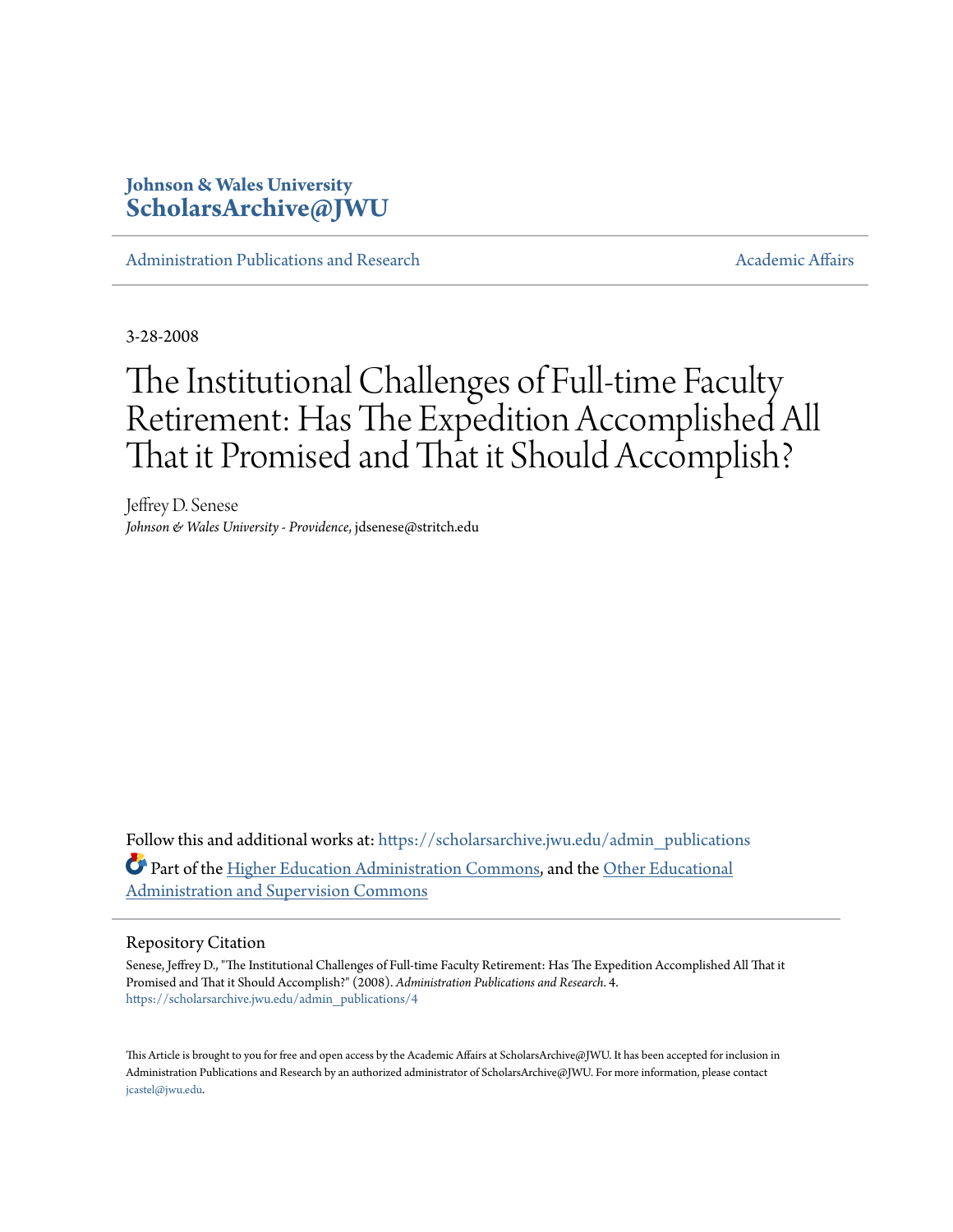The Institutional Challenges of Full-time Faculty Retirement: Has The Expedition Accomplished All That it Promised and That it Should Accomplish?<sup>1</sup>

## Jeffrey D. Senese $2$ Philadelphia University

## Abstract

This paper provides a discussion of the issues and challenges that are presented in the recent literature concerning faculty retirement and the impacts this phenomenon has on colleges and universities as well as practical suggestions for administratively planning. Faculty retirement is an issue that has the potential for tremendous impact on institutions of higher education. In the coming decade there will likely be a generational shift in the faculty through retirements and rehiring and this will test many institutions in their efforts to maintain a strong core faculty strength in their curricula, research and service missions not to mention the affects this change with have on institutional governance and culture. It is also important that academic administrators and others involved in leading institutions of higher education consider how retirement should be managed, encouraged, perhaps tactically discouraged and strategically planned for in the present and over the next few decades.

#### Introduction

The retirement of full-time faculty is an issue that is currently and likely to continue to challenge many higher education institutions. It is an issue that has implications that are long-term and both positive and negative. On the positive side for institutions, faculty retirements present potential opportunities to renew the core staffing of the institution. Faculty retirements may allow institutions to add new energy and innovation through the hiring of new faculty. Not that new ideas or innovations are the exclusive realm of new or young, but fresh ideas and approaches in higher education are more typically associated with new faculty coming to an institution for the first time rather than with senior faculty near the end of their careers. To be sure there are clearly exceptions to this phenomenon and perhaps perception and in the sphere of research that may particularly be the case as senior faculty are proportionately more productive researchers. Retirements are also opportunities to reallocate scarce faculty salary resources to areas where student demand is particularly acute.

In recording his travels through Europe and the Middle-east Mark Twain concluded with a recounting of his experiences wherein he satirically discusses his travel mates and focuses on his own views and opinions while not having the kindest words for his fellow travelers and the crew of the *Quaker City*, which was the ship on which he traveled. Faculty retiring have a similar luxury or opportunity in that they can continue to engage in the community but are fully empo-

 $\overline{a}$ 

<sup>&</sup>lt;sup>1</sup> An earlier draft of this paper was presented at the Association of American Colleges and Universities: Faculty Work and the New Academy: Emerging Challenges and Evolving Roles Network for Academic Renewal Conference, Chicago, Illinois November 11, 2006. The second clause of the title was taken from "The Innocents Abroad" by Mark Twain.

<sup>&</sup>lt;sup>2</sup> Dr. Senese is the Vice President for Academic Affairs/Dean of the Faculty at Philadelphia University senesej@philau.edu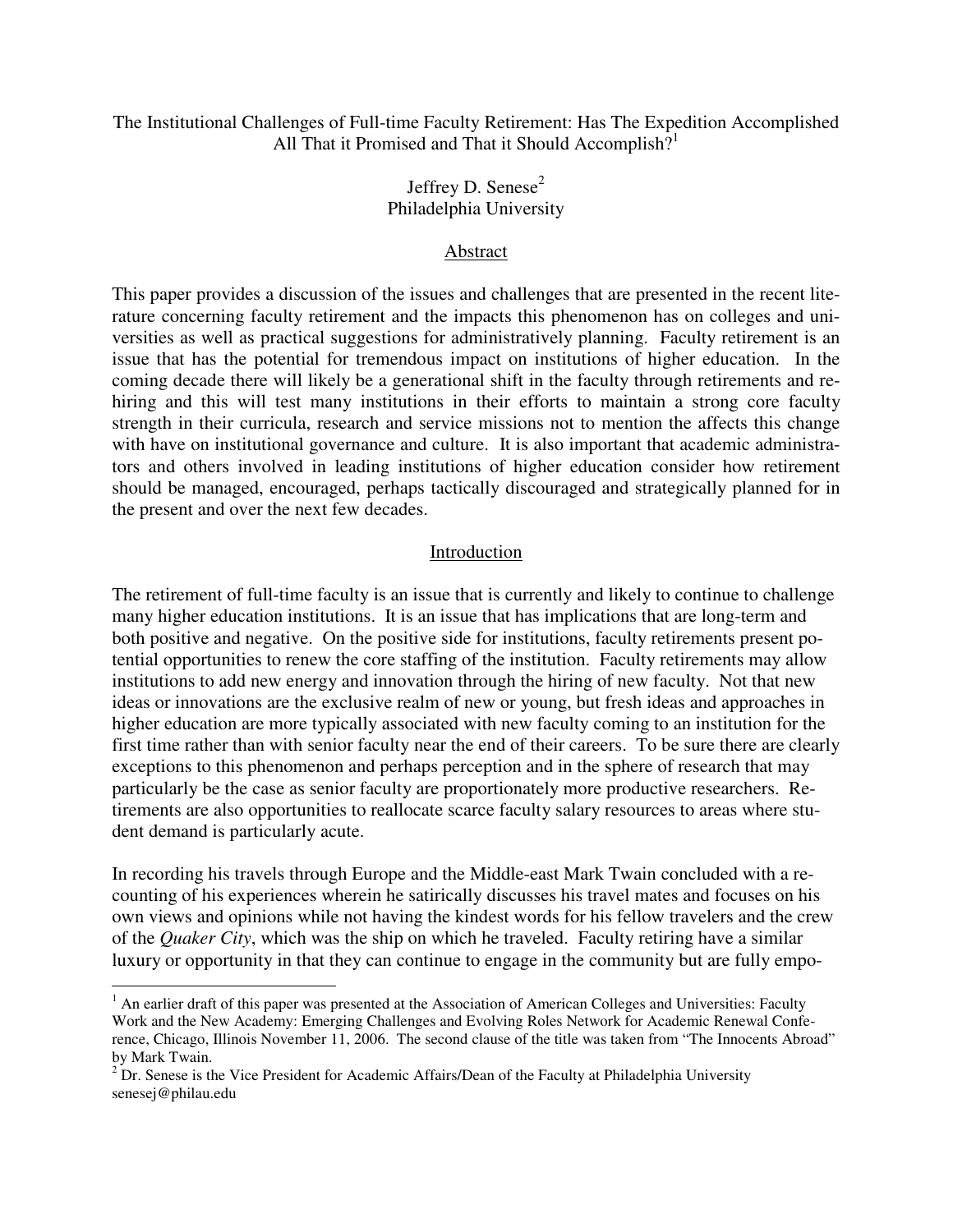wered to criticize the end of their journey as well as decide when and where they will leave the voyage without concern or second thoughts about the ship and crew that conveyed them to that point in their careers. Thankfully not many faculty are as mocking as Twain. On the contrary it has been my experience that most retiring faculty are concerned about their transition and think about the ship, crew and passengers (e.g., students) of the institution they are about to leave. This paper is focused on providing a discussion of faculty retirements with particular context of the institutional impacts and to focus administrative considerations.

Institutions of higher education are currently enjoying strong student growth both in terms of traditional and non-traditional students. This growth has created a demand for resources and particularly faculty staffing. While part-time faculty use has dramatically increased many in academe believe there is a certain critical mass of full time faculty that is needed to deliver high quality academic programs. In that context, retirements are perhaps the most readily available and cost efficient source of faculty position dollars and this is likely to continue in the next decade given the average age of the professoriate at this writing and the limited availability of truly new dollars provided to institutions for that purpose. Few institutions of higher education have initiated programs to increase the number of faculty at their institutions other than when they begin new curricula.<sup>3</sup> Even in that case the proportion of adjunct faculty, of the faculty as a whole, has growth steadily over the past few decades and there is nothing on the horizon that seems capable of abating or slowing that trend.

Faculty retirements also have the potential to create the opportunity for institutions to diversify their faculty. The faculty that are currently retiring are arguably more white and male than the demographics of the country and the broader higher education access successes over the past few decades strongly encourages the development of a level of diversity among the faculty and staff of institutions of higher education to strengthen their collegiality, openness and ability to understand the cultures and subcultures both within the United States and globally. While changing the demographic profile of the faculty will not "solve" the diversity issue, it can move institutions in this direction more expeditiously.

On the other hand, institutions, through faculty retirements, one can argue, lose something in each retirement as long-serving faculty have an ability unlike new untried faculty to balance their teaching, research and service responsibilities. Senior faculty also have perhaps a better ability to contribute in ways that newer less experienced faculty are far from able to bring to bear at the beginning of their careers because the former know the institution and their roles. It is important that academic administrators should not immediately see retirement as a positive for their institution, and certainly most experienced administrators know this or come to appreciate it when a strong senior faculty member retires. This is especially true when the individuals retiring have made wonderful contributions to the institution, are engaged appropriately or otherwise continue to add value to the learning community. Serious health concerns and the effects of aging aside, it is commonsensical to suggest that senior faculty can add much to their institution and perhaps it should be considered whether partnering with them to create what might be labeled "legacy programs" rather than simple emeritus benefits, early retirement incentives or voluntary separation agreements or other like legalistic or managerial approaches. In such legacy programs, institu-

<sup>&</sup>lt;sup>3</sup> The notable recent exception of Boston University who announced that it would be hiring 150 new faculty (Chronicle of Higher Education, November 2, 2007).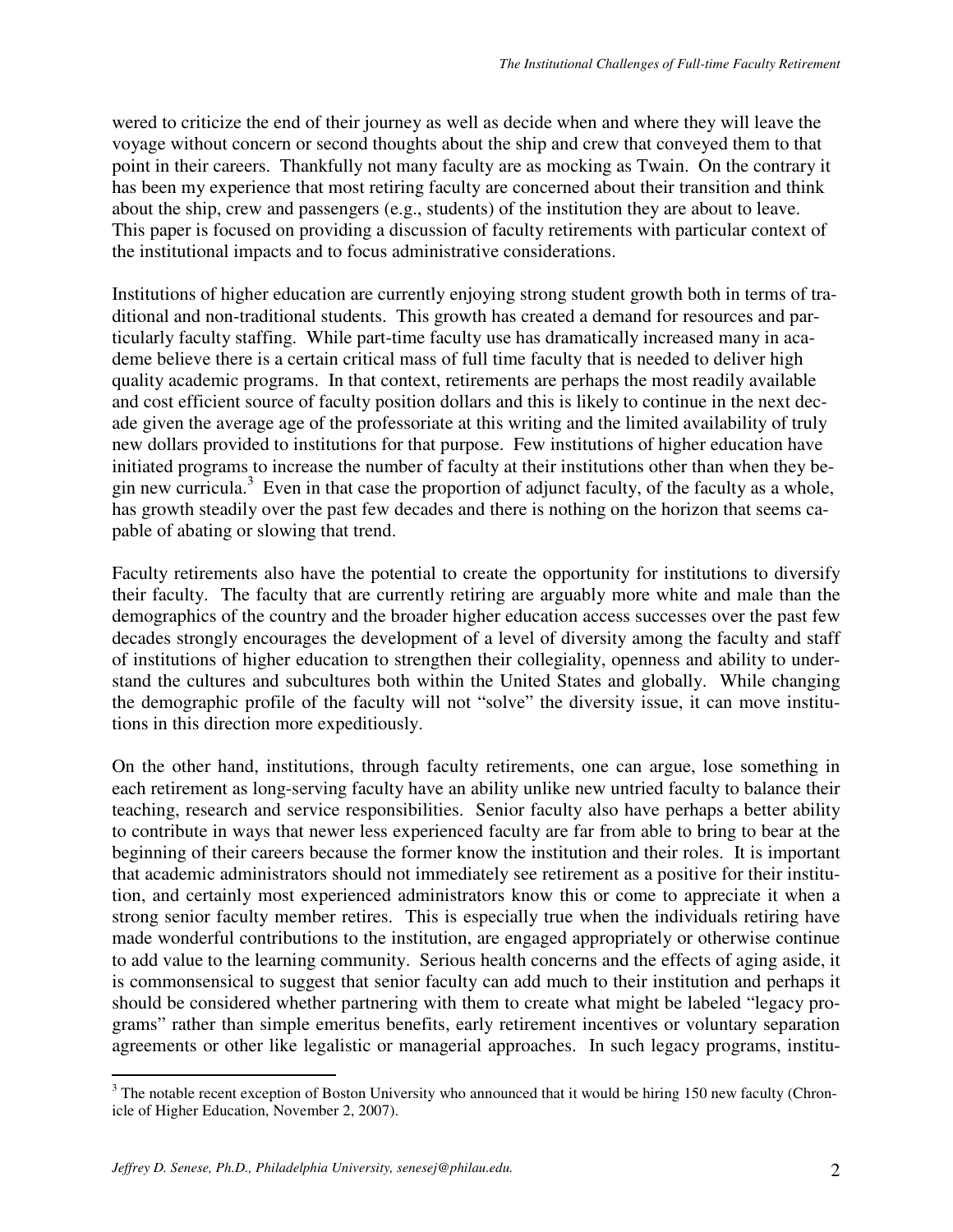tions could design an approach perhaps to transfer experience and knowledge wherein the senior faculty would "leave behind" their successes in teaching, research and learning as well as scholarship so that it is accessible to junior faculty and those who will joint the collegium as they retire.

Perhaps it is a bit heretical for an administrator to suggest that senior faculty should be depended upon to transfer their knowledge and even celebrated and that one should look to many of these individuals as valuable human resources who have a true desire to do what is good for the institution and higher education. One can also argue that much will be lost when the "baby boomer" generation of faculty retires if a more engaged approach in the lead up to their retirements is not taken. The costs for engaging in knowledge transfer of senior faculty are minimal. They are faculty and allowing for a longer phasing out and perhaps phasing-in of long-serving adjuncts might be a solution, albeit an approach which requires a great deal of finesse, to the problem of retirement of faculty.

The argument that senior faculty should be celebrated and worked-with to contribute to building their institutions as they retire is unorthodox because there is a bias against older faculty in the United States. As long ago as 1905 William Osler the outgoing chief physician at the John Hopkins Medical School argued that faculty over 40 were unproductive and those over 60 are a nuisance (Graebner, 1980). This view may not have changed very much in the past one hundred years although it certainly will not be heard in such direct terms in the litigious era we are in at present.

Due to rapid faculty growth in the 1960's and the subsequent slow down in hiring in the 1980's a "bulge" in the faculty age cohort exists (Ashenfelter and Card, 2002). Those who have identified this trend have argued that institutions must work now to replace senior faculty with other perhaps younger faculty who expect equal salary to those who retire given salary compression and market forces. All of higher education is competing for new faculty at a time when student enrollments are at an all-time high. So the new faculty, while promising and perhaps full of energy, also must develop their research agendas and records at the same time they are engaging in the learning community, focusing on curriculum development, service to the institution and development of more active learning approaches given the changes in students and their learning styles. Indeed the "new" faculty will need to evolve in ways that senior faculty have not had to in their careers, and also in ways that they have not contemplated or that perhaps cannot be foreseen at this point given they will have careers that will likely extend into the middle of the twenty-first century.

In a recent TIAA-CREF Institute study it was found that relative to all working Americans, faculty are doing a good job of preparing for retirement (Yakoboski, 2005) (See Figure 1). That certainly bodes well for institutions of higher education because it suggests there will be a predictable retirement pattern among faculty. On the other hand it may also suggest that faculty can choose their retirement time more readily regardless of the needs of the institution given they have been more adept at planning for that time throughout their careers. If one assumes that financial concerns are well in hand, it may only be health issues that drive the faculty retirement decision at least from the faculty perspective. This may be an oversimplification, but if it is either true or a large part of the truth it may make managing retirement incentives not about buy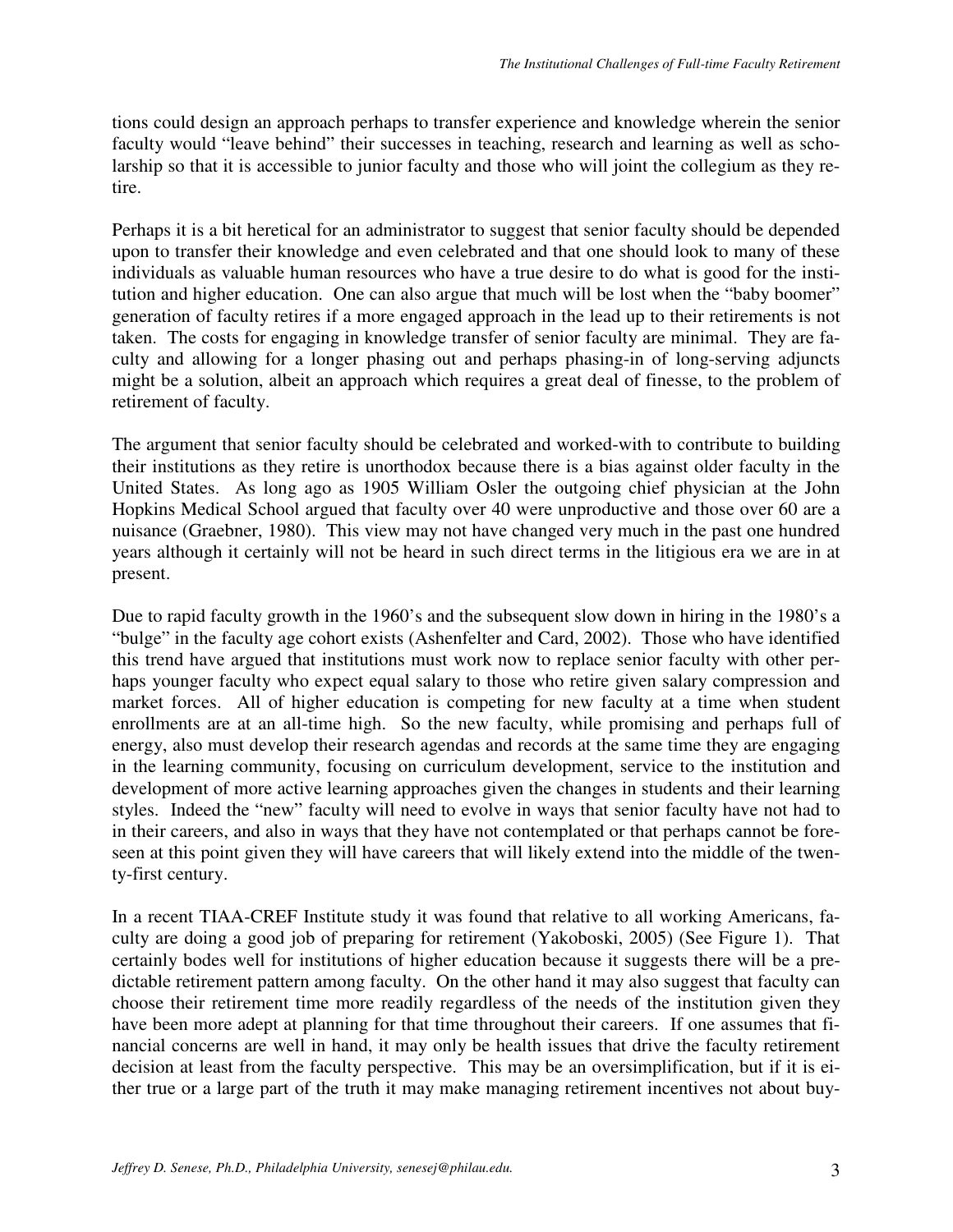outs or financial encouragement so much as it is about individual faculty health and perhaps the institution providing health care support.

> Insert Figure 1 about here \_\_\_\_\_\_\_\_\_\_\_\_\_\_\_\_\_\_\_\_\_\_

> \_\_\_\_\_\_\_\_\_\_\_\_\_\_\_\_\_\_\_\_\_\_

Trends. The generational changes in the United States are fairly well known at this point. In particular the so-called "baby boomers" are a large group that is beginning to retire in many occupations including faculty. The baby boomers and seniors are currently estimated to include 78,000,000 and that group is growing at a rate of one every 8 seconds representing a vital and influential force in the United States (Christian Science Monitor, 2006, p. 18). In that group there has been a change in the trend of men towards a slightly later age of retirement (Toossi, 2004) although their average age of retirement is still much younger than that of faculty (Sugar et al., 2005).

Institutions of higher education should recognize that they are not isolated from the demographic age trends in society. In fact, the aging of the professoriate may be the most important trend in higher education today (Sugar et al., 2005, p. 407) yet very limited data is available on this phenomenon. Many institutions also find it difficult to plan for faculty retirements and while a good number have taken actions to encourage it, they have not planned for large numbers of faculty retiring nor have they really been able to consider how they will strategically renew their faculty ranks over the coming decade.

All indications are that in the coming decade, large numbers of professors will be aging into retirement (Clark and d'Ambrosio, 2005). Clark and d'Ambrosio (2005) contend that this is due to the reality that a relatively large number of new professors were hired in the 1960s and 1970s and that only a small fraction of these professors have left the academic labor market at this point in time. Many institutions of higher education are not adequately planning for this change because it may be difficult to do so or because they are not even aware of the potential affects of this will have on their faculty and curriculum.

Institutions with heavily tenured faculty and those that built the bulk of their faculty compliment in the 1960's and 1970's are going to be particularly affected by this trend. This also implies that competition for new faculty may increase for all institutions. This can be seen in some fields today (e.g., business, engineering, etc.) but if larger numbers retire it may create broader interinstitutional competition for what might be fewer available qualified new faculty. On the other had there appears to be more opportunities today for doctorate-level education than was the case in the 1960s and 1970s so there may be hope that the supply of qualified and credentialed faculty may not be an issue. There is limited research on the replacement rate of credentialed faculty so this may be wishful thinking given the growth in the size of the student body.

Mandatory Faculty Retirement. The current reality of faculty retirement can be traced to the changes in law enacted over the past thirty years. The first landmark was the 1967 Federal Age Discrimination in Employment Act that created the legal idea of the protection of individuals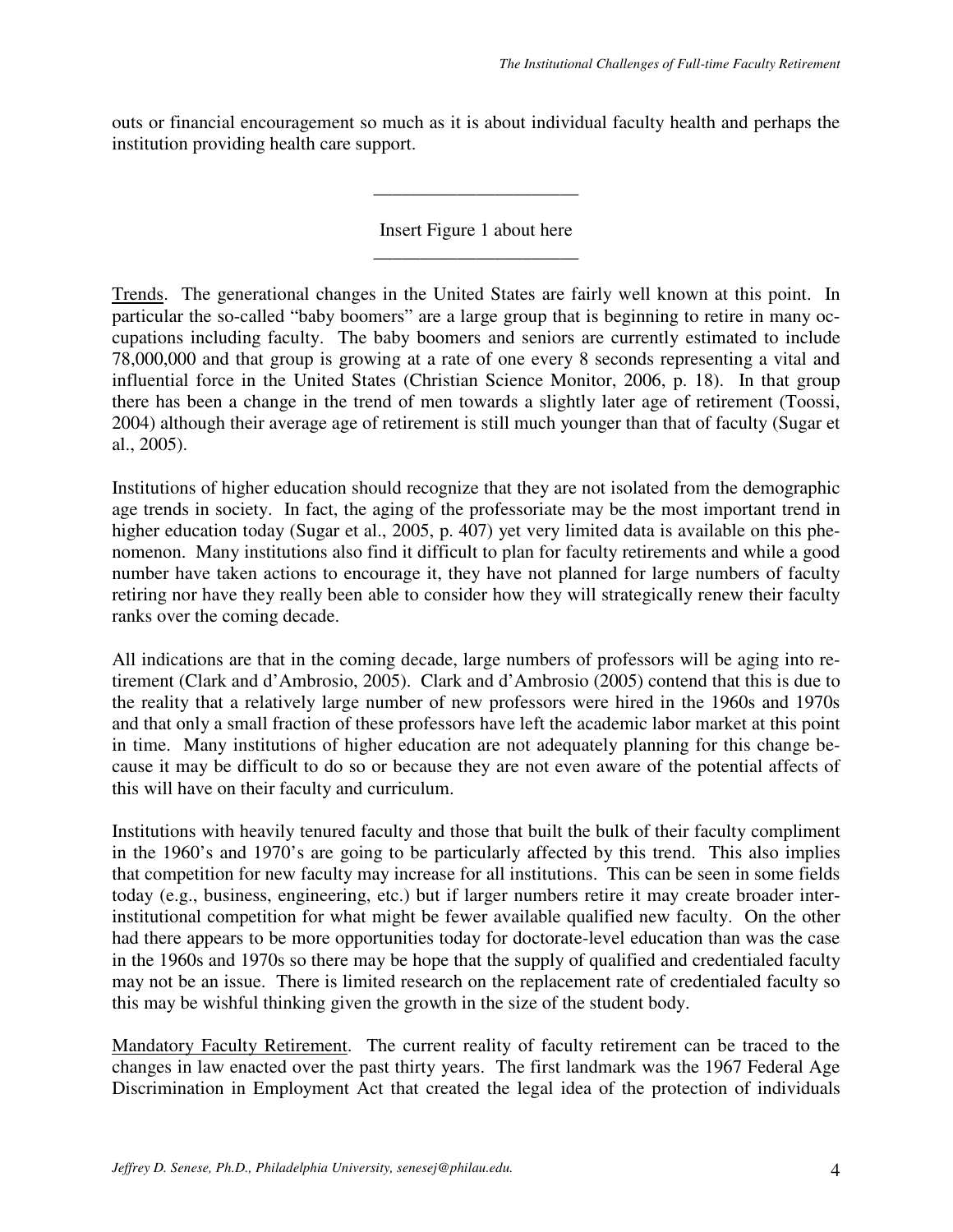from age discrimination in hiring, discharge, compensation and other aspects of employment. Despite the existence of the Federal Age Discrimination Employment Act, mandatory retirement had become nearly a universal event in the lives of faculty in colleges and universities during the 1970s (Aschenfelter and Card, 2002). In 1994, however, age-based mandatory retirement ended nationally for tenured professors in American colleges and universities, and a new era began in which academics could continue to work indefinitely in their career jobs if they wished (Dorfman, 2002, p. 15). There was a view expressed at that time that faculty would remain in their positions into their 70s and beyond and that that would weaken higher education. It is interesting that the perception concerning senior faculty was so negative at that time. In the context of the law and its rather significant shift from the past that reaction might have been a rational. Conversely, it has been argued, that society cannot afford to support on pensions people who have received long and expensive training and who still, in what is now late middle age, are quite capable of continuing to exercise their skills (Tizard, 2004).

Institutions should also consider the amount of energy and resources they have dedicated to senior faculty over their careers and in the end this investment is likely to have been significant. Where senior faculty remain vibrant contributors to the institution, they should be supported to continue as long as possible given these investments alone but also because such an approach does not lack integrity for both the institution and individual faculty.

Faculty Effectiveness. There is also research that contradicts the point of view that senior faculty become less capable by definition. Research has shown that faculty who remain in their positions rather than retire are generally productive and continue to enjoy their work in the senior years of their careers (Dorfman, 2002; Over, 1989). This certainly implies that it would be reasonable to design an approach that can take particular advantage of capitalizing on the lengthy careers of senior faculty to add value to the institution by creating a situation wherein they will "pass on" their knowledge and experiences to the next generation of faculty and to the institution. Senior faculty who are at the ends of their careers are an incredible knowledge resource that higher education has intermittently and somewhat poorly drawn on to create an institutional memory. Sugar et al., 2005 suggest that senior faculty with established careers and a wealth of teaching experience may be in a position to devote more time and energy than younger faculty to program development.

That is not to say that there are not senior faculty who are ineffective who should perhaps retire because it is in the best interests of the institution. Cleary new or junior faculty can also be equally ineffective. What is clear is that the retirement decision, right or wrong and by and large, is a personal faculty decision rather than an institutional choice. In addition, there is no existing literature that shows retiring faculty consider what is in the best interests of their institution when they make their decision as a primary, secondary or important factor in that decision. Individual faculty no doubt may consider their colleagues and students but they may not consider the broader institutional impacts of retirement nor do they have the information or perspective to accurately consider this in the first place in most cases.

The Number of Faculty Retirees. While there is relatively limited data on faculty other than occasional national studies and the annual AAUP salary data, there is enough to predict that retirement is an issue. Even IPEDs data is very limited with respect to faculty data. One can extrapo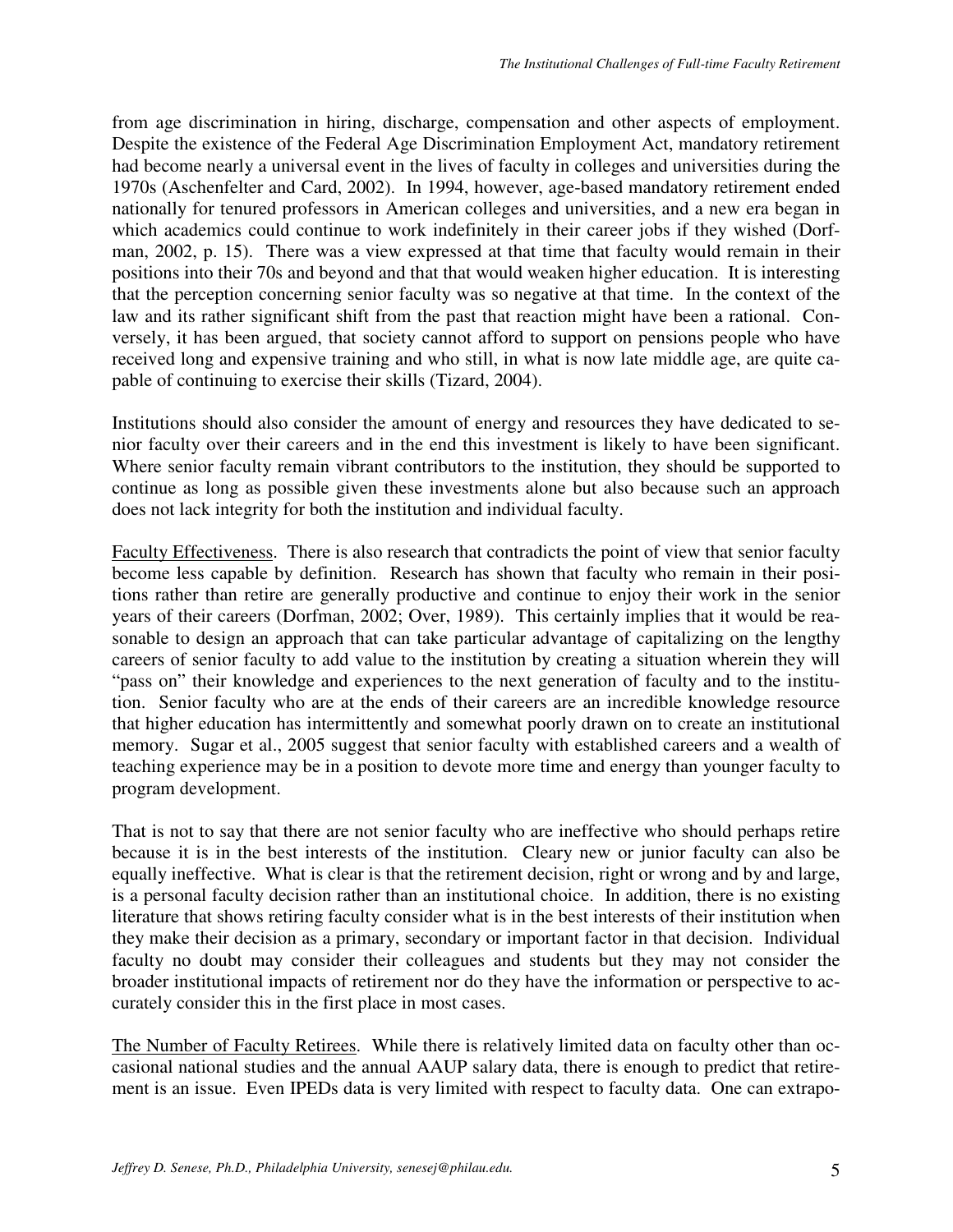late however from the data that does exist that the professoriate is aging. Data collected on faculty age cohorts shows that in 1979 the largest proportion of faculty were 36-40 years of age; in 1989 the largest proportion were 46-50 and in 1999 the greatest proportion were 51-55 (National Research Council, 1999; U.S. Department of Education, 2001) (See Figure 2). The trend in aging of the professoriate may be the result of an increase in the average age of newly hired faculty and a decrease in the retirement rate of existing faculty members (Clark and Hammond, 1998). But again, because the rate of retirement since the 1990s has appeared to have slowed down a bit does not mean, given the aging of the faculty, and the absolute finite nature of time that people have in life and the inevitable fact that they will simply run out of time, that there is not the potential for a significant wave of retirements or departures over the next decade. Simply put academic administrators and institutions of higher education must consider this issue as critical over the next several years and decade given the impacts and costs.

> Insert Figure 2 about here \_\_\_\_\_\_\_\_\_\_\_\_\_\_\_\_\_\_\_\_\_\_

> \_\_\_\_\_\_\_\_\_\_\_\_\_\_\_\_\_\_\_\_\_\_

It is perhaps concerning that there is limited research on faculty retirement since the 1994 change in law ending mandatory retirement (Sugar et al., 2005). This might be due to the strength in the numbers of students pursuing higher education or maybe it is due to the growth in institutional acceptance of using part-time faculty to meet their instructional needs. Possibly the lack of research is due to the availability of qualified new faculty and if that is the case institutions are not experiencing challenges with senior faculty retirements and subsequent replacement.

Evidently, understanding the trends, realities and policy implications of faculty retirement has not been a priority for many researchers and it has certainly been difficult to plan for operationally at the institutional level. There are researchers that focus on these issues as is clear from the literature cited throughout this paper. It is also important to keep in mind that the lack of current research focus in this area does not mean that it is not an issue worthy of much more research and operational attention and given the trends it is more than likely to become more important as an issue over the coming decades.

Concerns with Faculty Retirement. One of the concerns about delayed retirement of older faculty is that it will reduce job opportunities for new faculty, women and minorities and will reduce the quality of instruction and research productivity (Bahrami, 2001; Clark and d'Ambrosio, 2005). If these concerns are founded, then institutions and academic administrators should be focused on strategically addressing retirement planning, incentives and strategies. While there is no immediate and tangible benefit for planning for faculty retirement at the institutional level, there are near term costs for not doing so as the trend lines clearly suggest that there will be a significant number of retirements. If there is a decline in quality as a result of faculty aging it is also important that institutions create a responsible approach to address that issue. The latter is not easily contemplated or accomplished with senior faculty.

While many administrators may believe that junior faculty will be more productive, more adaptable to new technologies and ideas, and better able to communicate with students (Chronister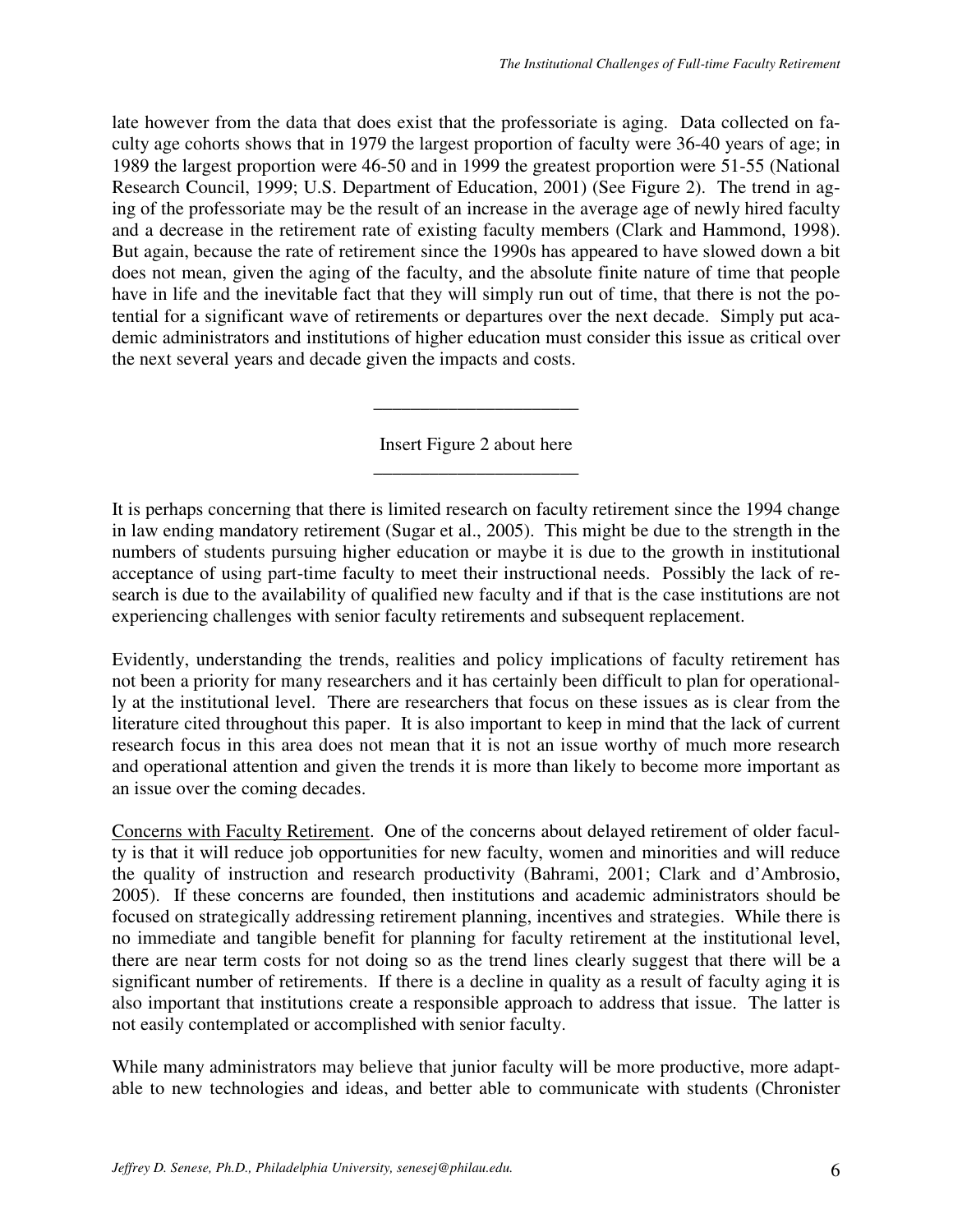and Reed, 1994; Holden and Hansen, 1989; Morrell, 1993; Smith, 1991), that view is not empirically established. Assuming it is true for a moment, it suggests that there may be an appropriate balance between the senior faculty and new faculty as institutions strive to have an appropriate balance between their traditions and the new and innovative. There is currently no literature that documents or discusses what an appropriate balance of new and senior faculty should be at the institutional level. Conversely, it has been shown that senior faculty are more productive researchers (See Dorfman in particular). There is limited evidence that shows new technologies result in deeper or better learning but none that demonstrates that innovation is the exclusive claim of new faculty. Communication with students is the most logical of the negatives presented against senior faculty but even that belief may be irrelevant because it is important that students are exposed to a broad range of viewpoints and perspectives as well as communications styles and senior faculty have an important part to play in that process.

Interestingly, it has been shown that faculty in private universities in general retire later than those in public universities and research oriented institutions differ from teaching institutions (Baharmi, 2001). This is likely due to the fact that the average salaries at private institutions are generally higher than those at public institutions and the literature suggests that more highly compensated faculty tend to retire latter than less highly compensated faculty.

Sugar et al., 2005 suggest that rather than thinking of faculty in terms of age, it would be more helpful to think of them in terms of their career trajectory and the different strengths that junior and senior faculty bring to the professorate (p. 409). This is an important suggestion in that there could well be senior faculty with strengths that should be celebrated and maintained and considered in balance with those of new energetic junior faculty.

Most research shows there are large individual differences among institutions in the age structures of their faculty (Holden and Hansen, 1989); and there are also differences noted by discipline. So some fields, such as physics, have higher proportions of senior faculty than do other fields. It is also important to note there are differences within institutions that complicate this issue. For example, if the College of Science has a high proportion of senior faculty as opposed to the College of Liberal Arts that may be more problematic for an institution given the costs associated with hiring new faculty in science and the competition for new faculty in sciences nationally. Conversely, if the liberal arts area teaches the institution's core curriculum and there are a high percentage of retirements in that area that has the potential to weaken or change all programs at the institution. Financial implications aside, liberal arts faculty are somewhat easier to replace than science faculty. The affects of retirements in Liberal Arts may be broader than in the Sciences. While retirements in both science and liberal arts have significant potential for distressing the institution, it may be easier to address building one faculty than the other. This is a rather simple example of a decidedly much more complex situation that exists across disciplines at even small colleges and universities.

## The Decision to Retire

A variety of factors, such as the uncapping of the retirement age, current salary, eligibility for full retirement benefits, other sources of income, early retirement incentives, social security income, preference for leisure, teaching effectiveness, type of institution, and the level of educa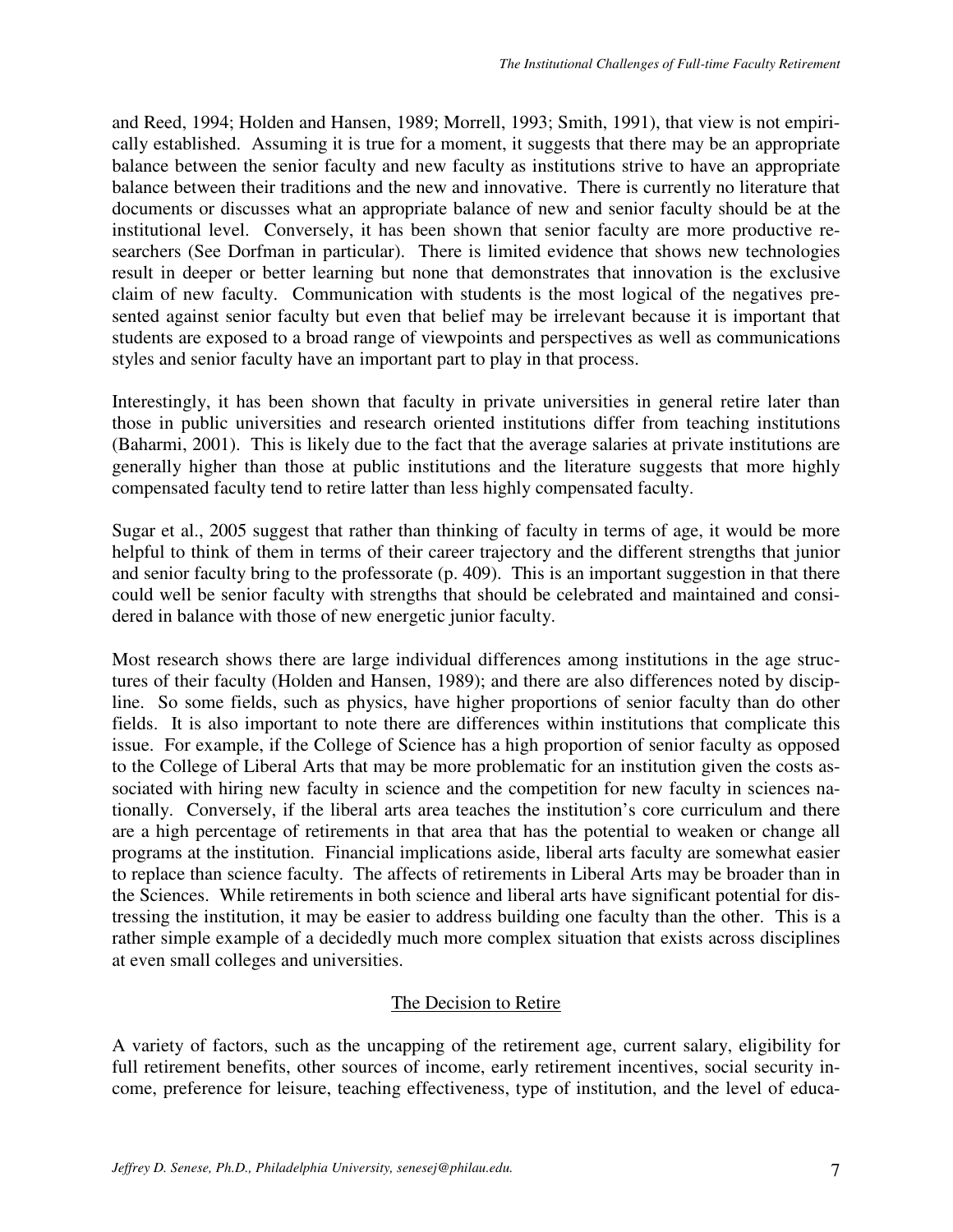tion of faculty have a significant influence on faculty members' decisions to retire (Bahrami, 2001, p. 297). The decision is therefore based on a complex mixture of factors and largely based on individual faculty considerations.

The literature appears to suggest however that financial and health considerations are a primary consideration of individual faculty when they consider retirement. That is not to say the softer concerns such as preference for leisure or family considerations are not important only that the financial issues are considered first in the decision to retire. The research is consistent on this and it shows that the most powerful predictor of delayed retirement in the higher education sector was "fear of inadequate income during the first two years of retirement" (Montgomery, 1989, p. 57). Others have found that faculty are less likely to retire if they anticipate a higher salary; and they are more likely to retire if they anticipate a greater pension income during retirement (Euster, 2004). Money matters in the retirement decision, which should not be a surprise to any academic administrator.

The reasons given by faculty for retirement are similar to other professions and include the desire to do other things and hence, to have more free time, an awareness that time is finite, being tired of the routine and duties of the job and poor health (Henretta, Chan, and O'Rand, 1992; Kimmel, Price and Walker, 1978; Parnes and Sommers, 1994). Much of the literature iterates that poor health or health concerns are significant precursors to retirement for many senior faculty.

Conversely, Dorfman (2002) found, in her study of a selected sample of faculty aged 70-74, that most professors who continued to work said they did so mainly because they enjoyed their work and because they thought it was important to continue that work (p. 23). Those that did retire did so for health reasons. Dorfman (2002) also argues that virtually all retirement studies indicate that health is a major factor in the decision to continue working or to retire. Faculty report they will continue to work because they are committed to their work and enjoy what they are doing (Dorfman, 2000). One can argue that regardless of age if faculty enjoy what they are doing they will continue at their current institution.

Anderson et al., (1986) determined that the retirement decision among the general workforce is influenced by both the current value of relevant variables such as income, inflation, and health and by expectations about their future. Faculty contemplating retirement are not all that different from the considerations undertaken by individuals in the general workforce with perhaps the notable exception that many institutions of higher education have implemented retirement benefit programs that are generous when compared to the range offered to workers in general. Faculty may, on that basis, have more confidence in income factors in the retirement decision and especially if they have planned and invested appropriately. Institutions of higher education have been very encouraging on retirement issues and the long-term result in the next century should be an even better situation for faculty contemplating retiring because their financial situations will be advantageous.

Research on both older faculty and the general retirement literature suggests that interest in a commitment to work impact how long older individuals continue to work (Dorfman, 2000; Parnes and Sommers, 1994). It is important to note that the interest that is generally referred to as commitment to work impact is not from the institutional perspective but from the individual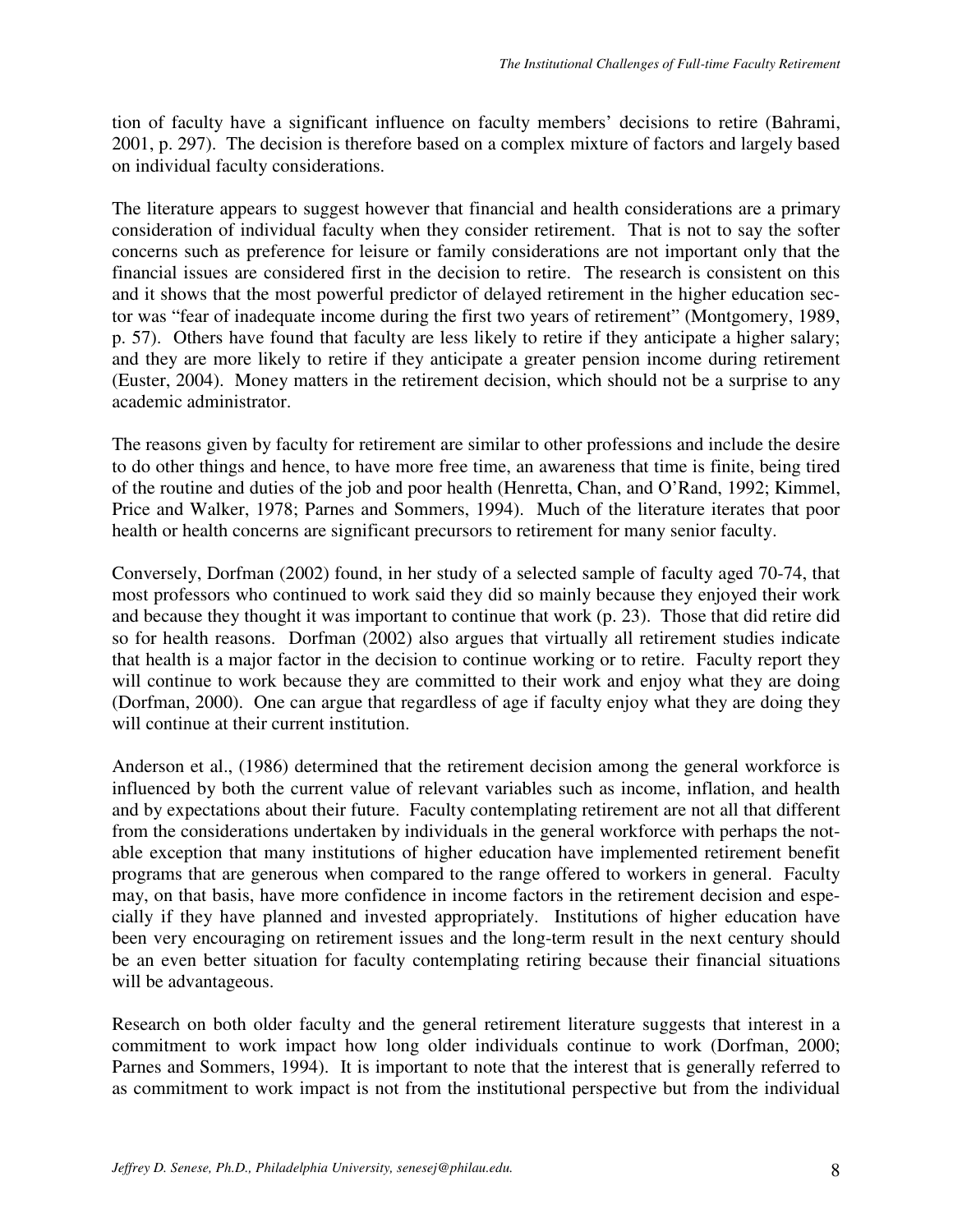view. Faculty are focused on teaching and scholarship in this individual view. The literature has not addressed the institutional views when assessing faculty decisions to retire.

Research has also shown that faculty with strong research orientations are likely to remain in their positions longer than teaching oriented faculty (Monahan and Greene, 1987; Smith, 1991). In fact, the most successful researchers – those with lighter teaching loads and higher incomes – are more likely to work into their 70s, other things being equal (Lozier and Dooris, 1991; Leslie and Janson, 2005). This reality is important from an institutional perspective as one can argue that senior faculty with strong research orientations are generally more productive than new faculty with respect to generating overhead or indirect revenues. That is particularly the case where external funding is concerned as more experienced faculty researchers are usually better able to win grant competitions and to know how to write effective grant proposals than are new developing faculty.

Career and retirement decisions are ultimately individual decisions, and the significance of personal interactions, the work environment, leadership, and so on cannot be discounted (Lozier and Dooris, 1991, p. 105). It might be possible given these considerations to encourage or discourage faculty retirement decisions. Obviously that is not to say that the institution should work to interfere with personal interactions or the work environment. Conversely, the institution may focus on the best interests of the institution in the short and long-terms and if that requires faculty to be focused on active teaching, technology enhanced teaching or other foci that senior faculty may not be amenable to embracing then the focus should be on building the institution for the long-term. On the other hand if the institutional focus is on building more research or external funding, senior faculty might be focused upon to help build that aspect of the institution. That is not to say the junior faculty can't write successful proposals or that they are not successful in this area, or that there are not senior faculty who produce nothing in this arena, only that faculty with decades of experience tend to be better grant proposal writers. In reality most institutions will be somewhere between these two extremes.

Interestingly, women appear far more affected by their family situations (including household income and spouse's employment) than are men when making retirement decisions (Leslie and Janson, 2005, p. 42). As the professoriate becomes more female over time this is an important consideration in planning for retirements of faculty for the institution but that is certainly, at this writing, a much longer-term issue. While this phenomenon potentially adds a level of complexity to the issue, men are likely to consider their spouse in their decisions as well.

Research has shown that faculty on defined-contributions plans are less likely than those on defined-benefits plans to retire at or near traditional retirement ages (Clark, Ghent, and Kreps, 2001). Defined-contributions plans (e.g., TIAA-CREF) are increasingly the norm in higher education. The downside of these plans for faculty and institutions is that their value is sensitive to the broad economic fluctuations in the economy. During the booming 1990s when the economy was particularly strong there appears to have been a surge of retirements, conversely in a slower growth economy or investment situation, such as has been the case to a larger extent after September 2001 until very recently, there may be fewer faculty retirements due to the less stellar value of their portfolio and perhaps their perception, and historical evidence, that the high point of the past of the 1990s will return.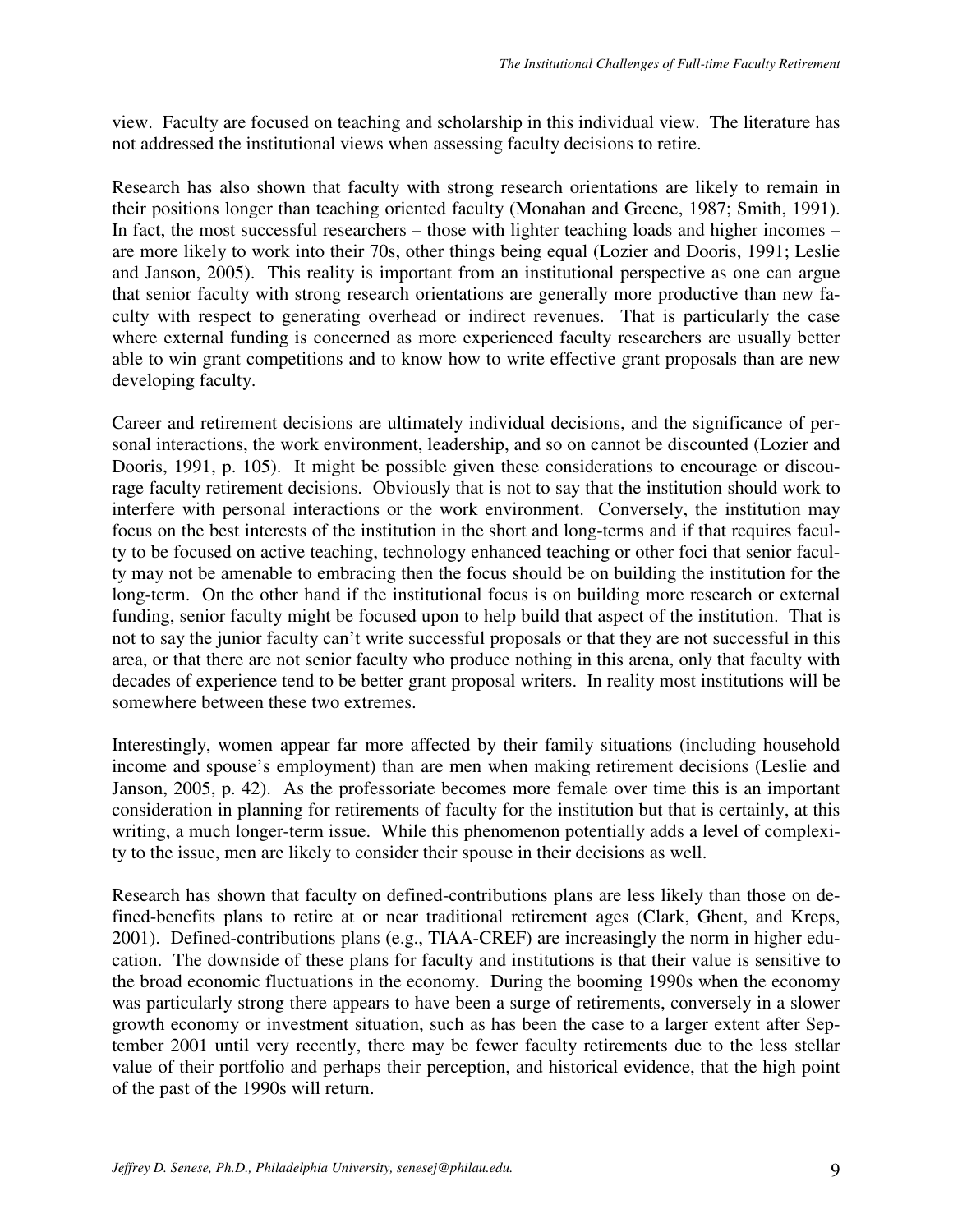The focus is more individual although there is a belief and connection to the "field" the institutional consideration is not really a primary concept in faculty considerations, at least that has not been a reported empirical result or research focus.

## Early Retirement Incentives

Phased or early retirement incentive programs are programs that offer faculty members nearing traditional retirement age (e.g., 65) a variety of financial incentives, coupled with reduced work loads, to induce them to retire (Leslie and Janson, 2005, p. 42). Usually, phased retirement programs are formalized in order to ensure equal treatment and to standardize the incentives for faculty to retire in a predictable and orderly way (Leslie and Janson, 2005). Formalized programs are those that define the time frame, buyouts and other conditions of retirement based on an agreement between a class of faculty (usually determined by a minimum age) and the institution.

Piper (2001) suggests that retirement decisions are influenced by the structure of the pension fund as much as by early retirement incentives. Structured early retirement programs may be easier to manage than occasional programs and the former can be more clearly presented to and perceived as fair by faculty. Structured programs can be developed and should involve legal council, human resources, finance and academic affairs administration.

Eligibility for phased retirement is often based on age and years of service, and it typically requires the waiver of tenure rights, has a limited time frame, reduces the faculty member's work load (most commonly to 50%), reduces the salary in proportion to the reduction in workload, and continues benefits (Leslie and Janson, 2005, p. 43). These are most typically "class" offers (e.g., all faculty 63 years of age or older at the institution) with limited duration although a few institutions have standing programs. These programs can be supported with endowment but may also be funded over multiple operational years. These programs are also based on a fair bit of collaboration between human resources, academic affairs leadership, finance and administration and must have strong support from the president and ultimately the board.

Leslie and Janson (2005) also found that only about 4 percent of all tenured faculty at four-year institutions are in some kind of phased retirement arrangement and that faculty who participate in such programs do so in the early 60s but phasing appears to be comparatively rare among faculty over 64 (p. 43). So again, retirement for the most senior faculty is on their terms. The few who actually take advantage of these programs benefit, but it is unclear they are really necessary or good for the institution. Clark and D'Ambrosio report that recent research indicates that phasedretirement plans have increased the total number of faculty retiring from the university (Clark and d'Ambrosio, 2005) and also that these plans have become more popular and will become, perhaps, the normal or preferred transition to retirement among university faculty. Perhaps, but this will be at the expense of the institution. Assuming this reality, it behooves administrators to structure these programs so the institution receives a return on the long-term investment that is made in senior faculty and for the short-term costs of phased retirement programs. Indeed this is a tall order to fill. This further encourages short-term programs that can be adjusted with institutional needs as the primary focus.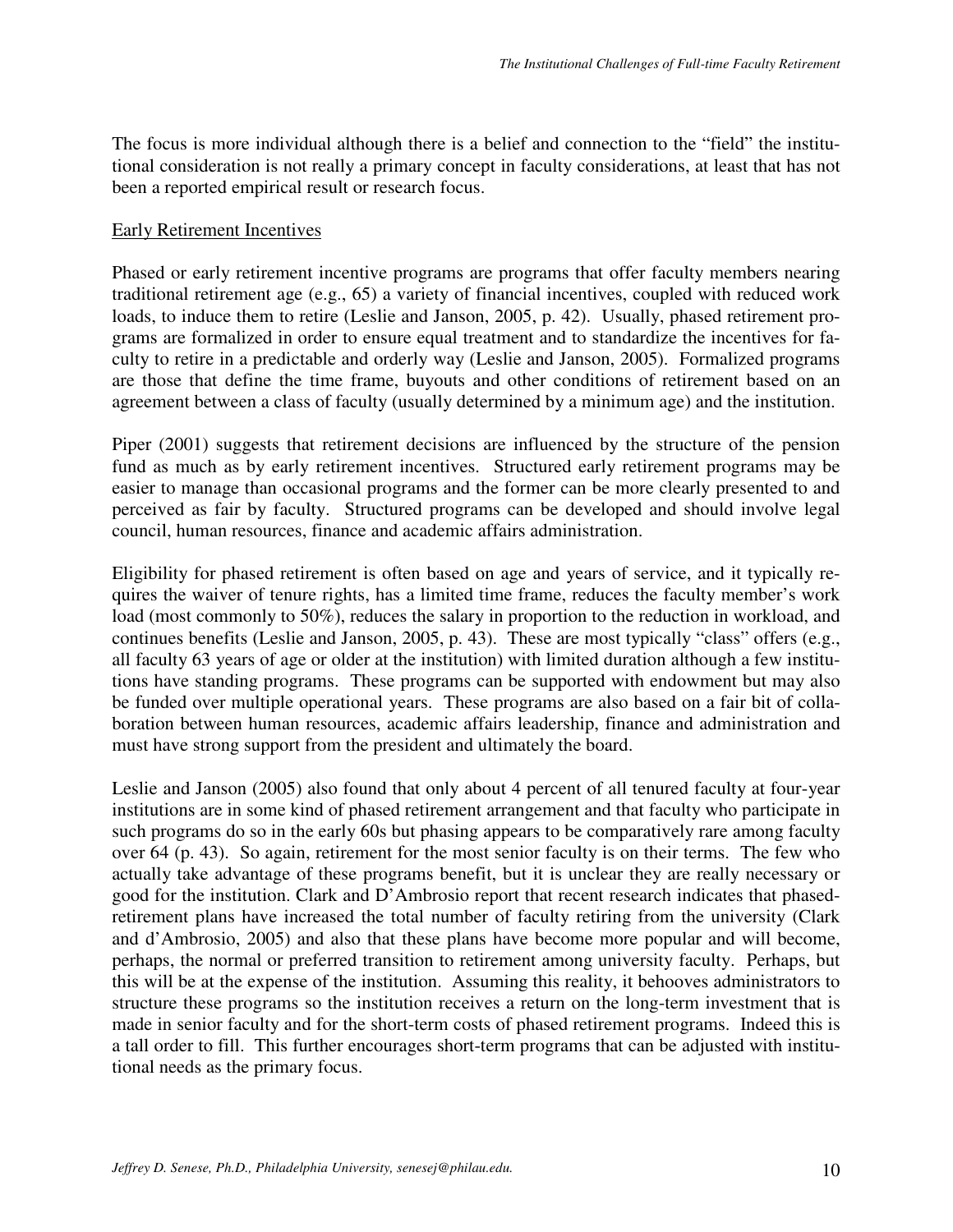For many faculty, a menu of services from which they can choose will be important with respect to early retirement including continued access to the internet, parking passes, access to some form of office space, library privileges and other amenities that faculty typically enjoy such as visibility in their departments and listing in the faculty directory or on the website (Sugar et al., 2005, p. 415). Some retiring faculty are interested in part-time teaching, continuing their research, service on graduate committees, mentoring junior faculty, service on university-wide committees and assisting with alumni fundraising (Sugar et al., 2005). Other features of these programs include giving extra credit for years of service to increase the annual retirement benefits and the limitation of the enrollment window (Clark and d'Ambrosio, 2005). Essentially emeritus faculty programs provide these sorts of benefits and connections for retiring faculty. The balance of the research done for this paper shows that faculty incentives are not attractive if the faculty are happy, healthy and well paid.

Phased retirement is more widely elected at institutions where a greater proportion of the faculty workload is teaching and less widely elected at research universities (Leslie and Janson, 2005). This is very important for institutions desiring to keep or increase their research capability. There may be possibilities or approaches that could create the transfer of knowledge from senior teaching faculty at teaching institutions to junior faculty to create legacy of teaching excellence.

There is relatively limited information available about the outcomes of retirement incentive programs for faculty. That is, there is little reported research that shows the effects or effectiveness of these approaches for either the individual faculty or institutions of higher education. This is interesting given these programs are fairly common in higher education today rather than the exception. Basically we do not have good information on whether they "work" or achieve the intended goals.

To encourage voluntary retirement prior to age 70 most schools provide some financial incentive, buyout or have phased retirement programs (Sugar et al., 2005). So it is interesting that more is not known about the results of these incentive programs. Perhaps, it may also be difficult to study this issue given the potential reluctance of institutions to disclose details about these legal arrangements.

The Carnegie Foundation reported in the early 1990's that the number of faculty intending to retire prior to their 63<sup>rd</sup> birthday is significant and they found that nearly 4 out of 10 faculty under the age of 60 intend to retire early and as many as 17% stated they would retire in their 50's (Carnegie Foundation, 1990). It is also interesting to note that the Carnegie Foundation study found that faculty are not particularly enamored with their institution's retirement plan (p. 2), yet they still project that they will retire early. Early retirees also gave their institutions low ratings with respect to the sense of community, intellectual environment and the quality of life (Carnegie Foundation, 1990). This is an interesting finding and it may suggest that early retirement incentives can indeed renew the institution with more dedicated connected new faculty that choose to be in their academic careers at the institution. But the Carnegie study was done prior to 1994 and the change in requirements for retirement could well have changed the faculty perspective. Another source of anxiety for early retirees in the Carnegie Foundation study is the perception that undergraduate students are seriously under-prepared and that they require too much attention and they are unmotivated. There is also limited literature about the generational gaps that no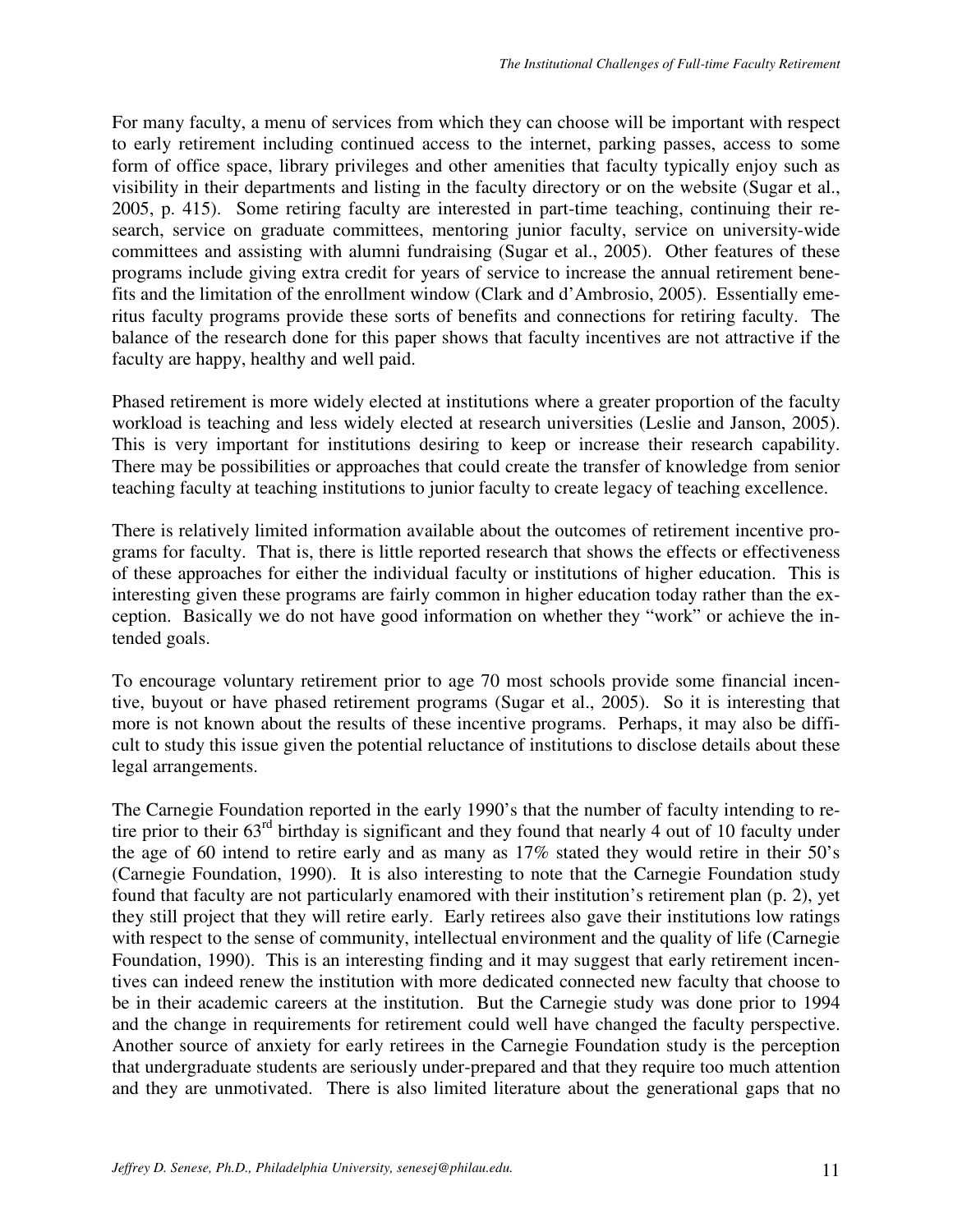doubt exist between senior faculty and students. It is certainly logical to suggest that that has the potential for significant impact in faculty decisions to retire or stay.

Recent data on faculty retirements (Yakoboski, 2005) shows that as many as half of the faculty surveyed considered themselves very likely to take advantage of a phased retirement program if available and an additional third reported to be somewhat likely to take advantage of such a program. This suggests that phased retirement is certainly on the minds of the faculty and given the age distribution this is a very important institutional consideration. In addition, should the institution desire renewal, it appears the timing is good if these opinions are matched with actions. Succession should be thought about, however, and the institution must be considered. When offering such plans they could be managed by setting the age limits of the offer higher or lower depending on the size of the faculty group that could take advantage of it and goals of the institution and the associated costs.

The TIAA-CREF Institute data also provides interesting recent data on the faculty expectations to retire early (See Figure 3, below). What these data appear to show is that about half as many faculty as workers in general expect to retire under the age of 62, similar proportions expect to retire between 62 and 65 (just over one-third). Hence, about half of the faculty in the study indicated that they intend to retire by the age of 65. That means that the other half intends to retire after they reach the age of 65. The effects of age and health aside these data suggest that institutions of higher education will have a significant number of senior faculty over the age of 65. The Yakoboski study further shows that 28% of the faculty respondents intend to retire at 70 or older or never plan to retire (p. 9).

While Lozier and Dooris (1991) found that the two most salient factors to influence retirement decisions were overall financial status and eligibility for full retirement benefits, the availability of an early retirement incentive was important when it was made available. They also suggest that it is questionable whether retirement incentive programs that become permanent or are available to all prospective retirees produce the desired effect and it may be more useful to have them limited in duration and scope (p. 104). The argument is that shorter-term offers of retirement incentives are more likely to encourage faculty to consider the plan rather than a standing plan that is viewed as always in place with no real time sensitivity.

Standing early retirement may change higher education negatively by increasing the managerial approach and it may change different universities differently (Shelley, 1998). That is, early retirement, if formalized, can lead to a standing approach that does not allow for individualized methods or plans with and for particular faculty or situations that require creative and appropriate solutions. On the other hand having a standardized package to present might encourage those who are ready to retire more readily and may reduce some of the unevenness in the application of these approaches.

Sugar et al., 2005 suggest that early retirement incentive programs that followed the change in law in 1994 may have had the effect on the most productive faculty leaving their institutions only to move to other universities and others who would have retired anyway were given generous and, perhaps, unnecessary incentives. Since little is known about the results of early retirement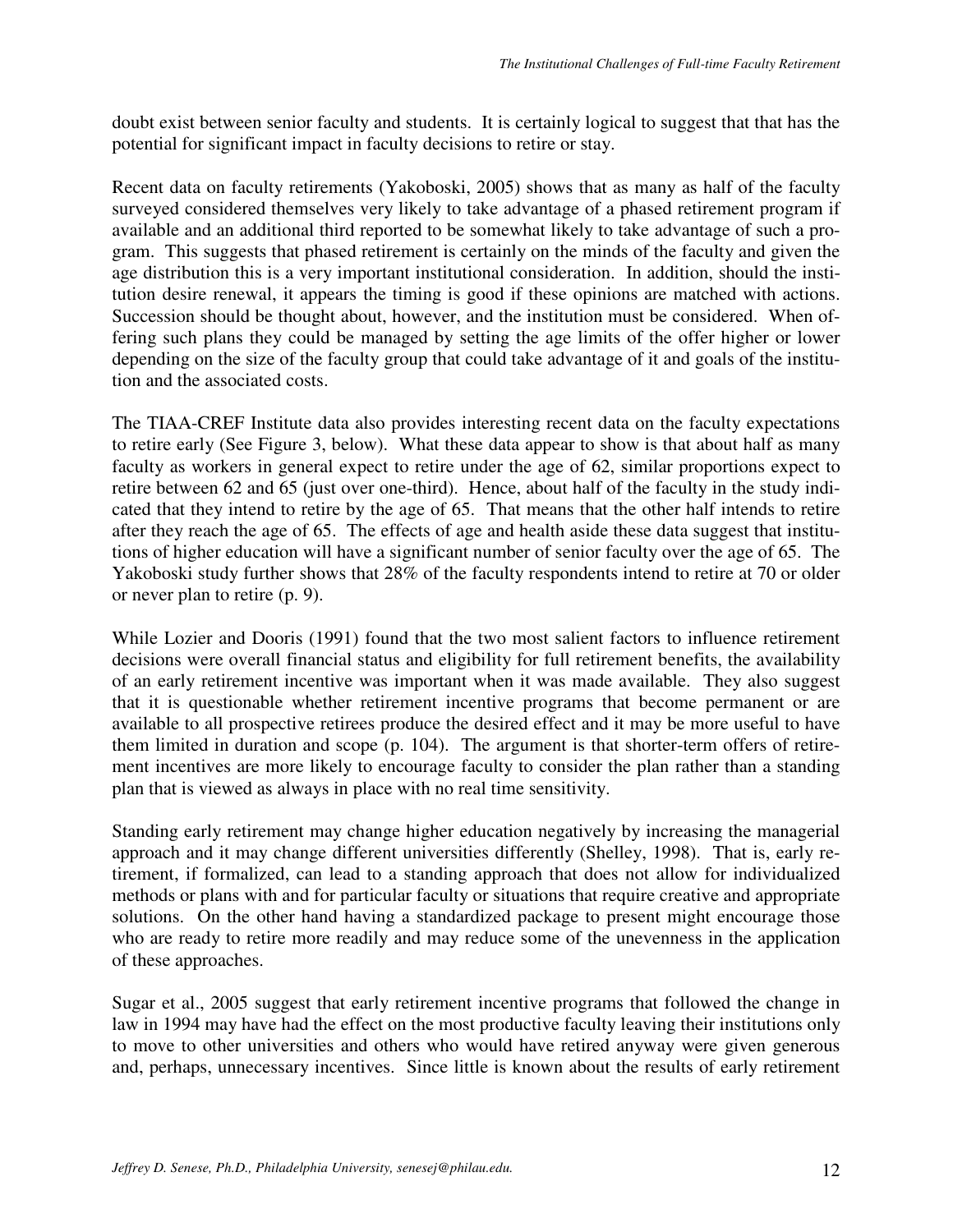incentive programs, beyond individual institutional experiences with such approaches, it is likely that the result that was offered by Sugar et al., is potentially the current situation.

The down side of early retirement incentive programs is that they may induce some of the most highly productive faculty to retire earlier than anticipated (Crawley, 1995) whereas less productive faculty often retire without any special retirement incentives (Durbin et al., 1984). The use of limited and costly institutional resources is inefficient in both cases. The goals of early retirement incentives to achieve retirement decisions by unproductive faculty while retaining productive senior faculty leaders are difficult to achieve to say the least. But it is not naïve to suggest this as possible and that it should be considered planned for and components of the institutional perspective in faculty retirement planning.

Faculty decide to accept phased retirement most typically because of the effects of age, their health has declined, they are dissatisfied with their work or burned out, retirement had become an issue in their marriage, or their financial situation allowed them to relinquish their work without sacrificing security (Leslie and Janson, 2005, p. 44). Given these findings, phased retirement has clearly positive benefits for the institution. A few others have also reported similar results. For example, Kim and Feldman (1997) found that poor health, low current salary, higher pension benefits, and declining productivity were significantly related to faculty members' early retirement decisions (p. 69-70).

Faculty may be reluctant to retire fully because they dread losing contact with their colleagues and the intellectual and social life they had enjoyed as full members of the campus community (Leslie and Janson, 2005, p. 45). Emeritus faculty programs may address these concerns somewhat and they could be enhanced to focus on incentives and connections for retiring faculty and for institutions. On the other hand, age may lead to a growing generational gap with younger faculty and increasingly diverse students, from whom some older faculty members feel progressively more alienated (Leslie and Janson, 2005).

The balance of costs and benefits for phased retirement seems to favor the individual faculty members in that they receive reduced work load and greater control over their time, while they do generally ask faculty to relinquish tenure and sometimes to concede the best teaching assignments and lab spaces. The phased retiree faculty member gains financially if they have planned properly prior to participation in the program (Leslie and Janson, 2005, p. 46). That is, at the same time as they move from full time to part-time status, phased retirement offers faculty a great deal of control over their work time which is arguably more valuable at that point in their careers, and especially for active researchers, than is continuing the full-time routine.

The benefit of phased retirements for institutions is that they can recapture a portion of the salary from senior faculty positions and can plan for renewal based on a promise of retirement (Leslie and Janson, 2005). In addition, such phased retirement programs make replacement a question given that it may take multiple budget years to fully implement. That is, it could take three years for the salary of a phased retiree faculty member to be made fully available for replacement.

There has also been salary compression over time and at some less elite institutions the salary of the senior faculty may not permit replacement to occur on half a salary. At the very least the in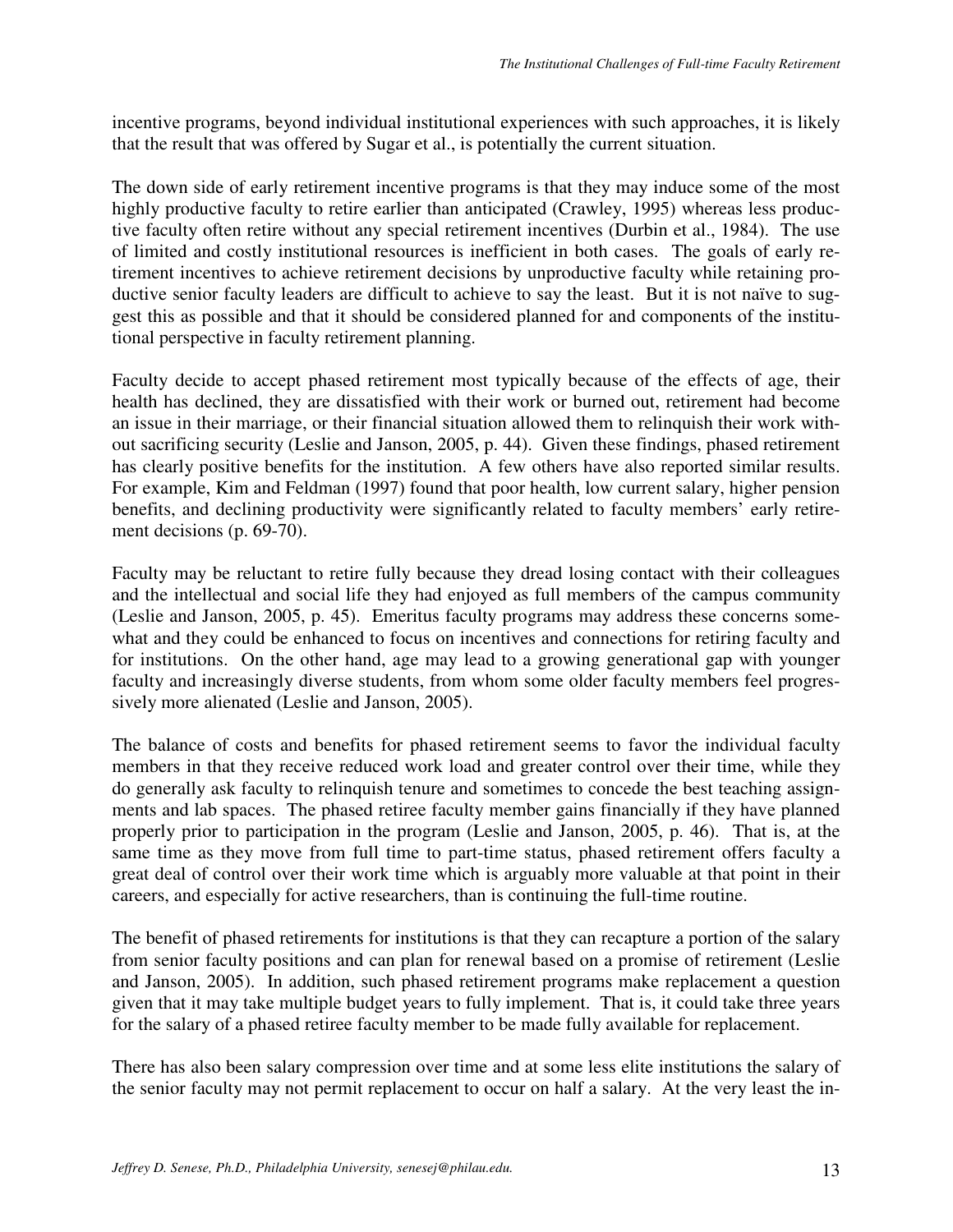stitution has a final decision and time line that allows for planning of renewal of the faculty position. The other advantage of phased retirement is that it can encourage academic leaders at the institution to work on transition with the phased faculty member and to "pick their brains" about the school, college or department with the benefit of the senior faculty member's experience and their new insider/outsider status.

Other benefits include the fact that senior faculty who have long-served the institution are unlikely to work only half time on phased retirement. The reality is that most of the best faculty work much longer hours than is required given the nature of their work and the amount of dedication and time it takes to be the best at what they do. Not that it should be argued that institutions should take advantage of this situation with higher expectations, only that faculty pride in their work is likely to result in this institutional benefit.

Individual departments have the most difficulty with phased retirement programs given they are typically not permitted to hire a replacement during the program implementation and they do not have the benefit of the full availability of the faculty member in pre-retirement status (Leslie and Janson, 2005). This is an interesting institutional dilemma. Early retirement plans should be developed based on discussions with the departments and schools/colleges at the institution. However, once the program is offered it typically must be offered to a class of faculty based on their ages, which does not discriminate or allow for specialized programs by departments. If a standing early retirement program is in place additional components should or could be added to enhance it but these must be added to all faculty members given the offer. Early retirement is a larger institutional function that does not focus at the departmental level. That is also a very important gap in the literature on faculty retirement given that departments are likely to feel the consequences of early retirements most acutely.

Another issue in early retirement programs, or faculty retirement for that matter, that is important is health insurance coverage. Gustman and Steinmeier (1994) found that employer-provided health insurance had a small net effect on early retirement of men but their research may have been too close to the mandatory retirement era. In 2005, Sugar et al., found that health-care coverage is a critical aspect of financial well being which is a key retirement consideration and the safety net of continuing health-care coverage is important (p. 414). The survey of faculty retirement planning of faculty conducted by Yakoboski (2005) found that most faculty expect their institution to pay for health care about a third expect to share the costs and about one fifth expect to pay the costs themselves. Logically, health care is a key issue for retiring faculty or retirees and given the typical double-digit annual increases in costs to individuals in health care insurance over the past few years this is likely to be important in any early retirement incentive program. Although limited some research suggests that institutions, in response to higher healthcare costs for retirees, will increase retiree costs for premiums, deductibles, and co-payments, or reduce coverage or both (AAUP, 2003). Higher education is as challenged by the cost increases in health care as are other people-centric industries. The difference, perhaps, is that higher education includes a larger number of highly skilled professionals and it is very human resource dependent. Faculty are a core essential part of the delivery of higher education.

Bahrami and Stockrahm (2001) suggest that administrative measures such as annual performance evaluations, salary caps for unsatisfactory performance, meaningful post-tenure review and a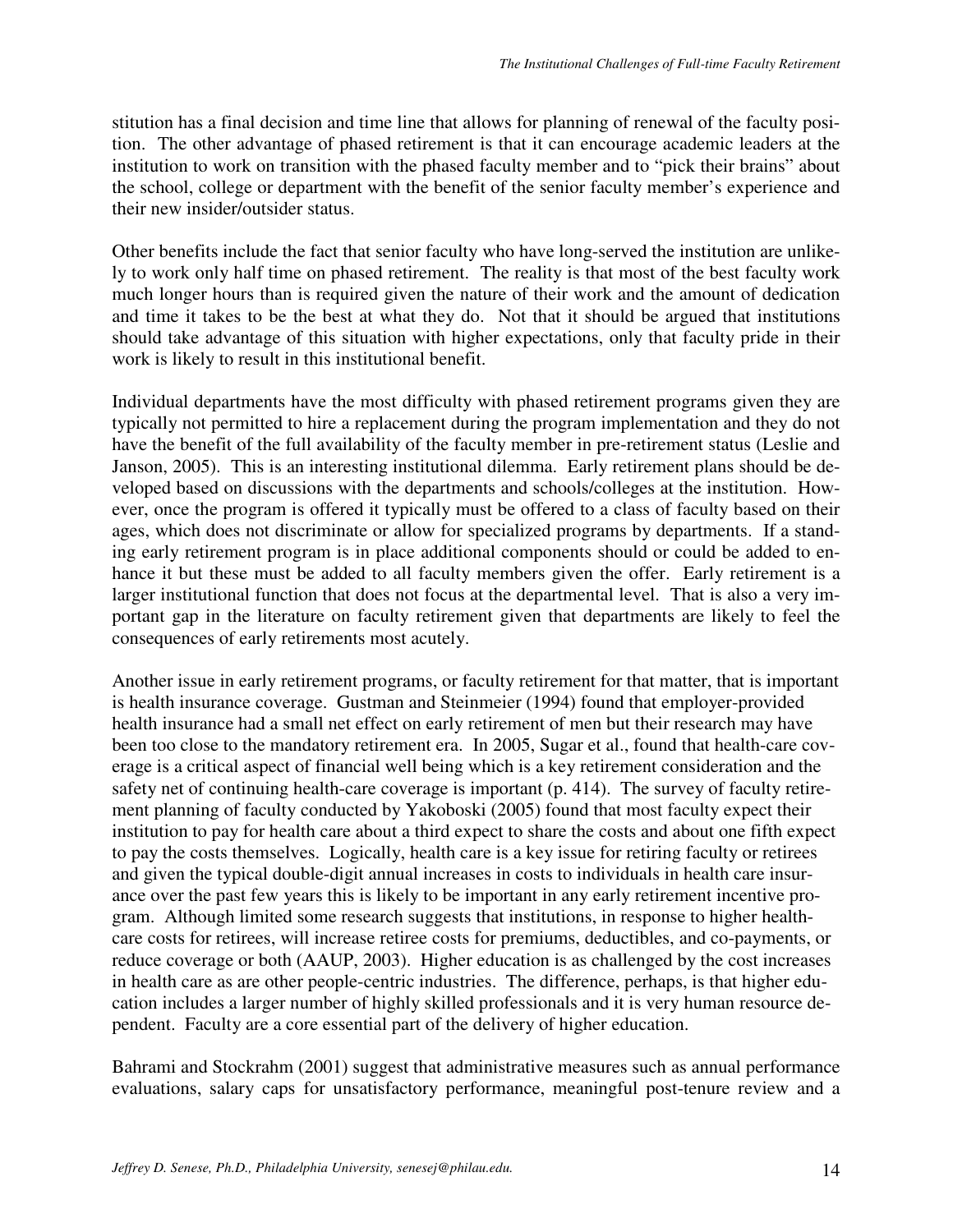well-designed merit raise system may encourage some faculty to retire (p. 59). Conversely, Tizard and Owen (2001) suggest that provision for adequate research facilities and appropriate recognition for their work might well prove to be attractive retirement disincentives for faculty. The balance between the individual faculty member and institutional needs is key to administrative programs or approaches to retirement.

There are model phased retirement programs that seem to provide a more gradual and defined exit strategy for faculty. For example, one such program established a teaching role and title of "Resident Professor" for up to the first three years of retirement (Allen, 1993) where other programs allow for pre-retirement sabbaticals.

## Implications and Suggestions

In the end, most faculty will retire about the traditional age (Leslie and Janson, 2005) but it is also clear that academic and institutional administrators should evaluate their own circumstances and adopt the best human resource policies to achieve their desired objectives (Clark and d'Ambrosio, 2005). These objectives may change from time to time and should be adjusted accordingly. The actual age distribution of the faculty should be studied by academic and other administrators and considered over the long-term with an institutional focus.

Offering a phased retirement incentive program to faculty, even if relatively few faculty actually elect to take the program offer, may encourage faculty to begin planning for retirement (Leslie and Janson, 2005). But no single retirement program will be equally satisfying to all senior faculty (Sugar et al., 2005). While these plans make sense, they also create challenges at the departmental level that must be considered. It is important, however, that such plans be used when appropriate.

If the institution desires to permanently reduce its faculty size, early-retirement plans can be cost-effective; however, if the institution will quickly replace the retiring faculty, the university will end of paying higher retirement benefits and still must pay the salary of the new professor and in such circumstances, less costly phased-retirement plans may be more cost effective (Clark and d'Ambrosio, 2005, p. 398). It is also important that the administrator keep in mind that faculty may retire on their own without such plans.

It has been suggested that the elimination of mandatory retirement could induce some ineffective faculty members to stay on the job beyond the age of 70 and this may hinder some institutions to do their job effectively and efficiently (Bahrami and Stockrahm, 2001). The new thinking on this impending retirement wave is that, rather than encouraging older workers to retire, it may be best for the institution to encourage them to continue working (Sugar et al., 2005) assuming they are engaged and effective. Clearly institutional needs, benefits and long-term interests should be considered in the faculty retirement equation.

Peterson (2003) suggests that economic and curricular realities may move higher educational institutions to cooperate in new ways, encouraging broader cooperation and collaboration across institutions on faculty hiring and retirements. Rising enrollments and voluntary retirements of a large number of faculty can increase the demand for faculty and the small number of faculty over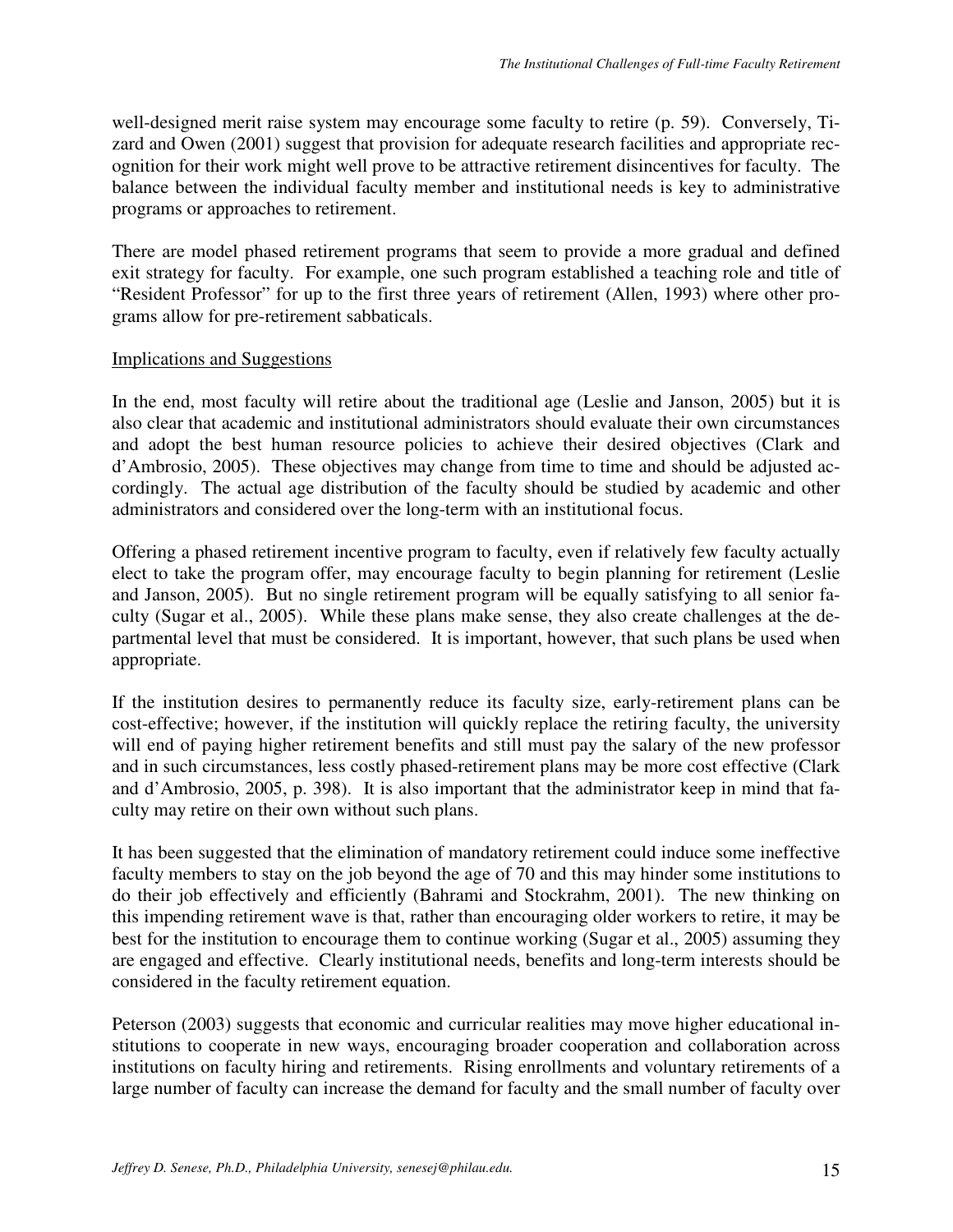the age of 65 will be welcomed (Ashenfelter and Card (2002). That is institutions may work together on coordinated retirement programs to allow benefits for the institutions and the faculty retirees.

Administrators should work to understand, monitor and make projections about the faculty retirement possibilities at their institutions. The age distribution should be clearly known. Institutions should also organize retirement seminars for faculty to keep the issue in the forefront of the faculty and to encourage appropriate planning and conversations. It is also important that department chairs and deans be brought into the conversations concerning faculty retirement given their front-line responsibilities with faculty retirement, hiring and phasing programs. It is also important to have conversations among academic leadership, with the president and human resources, and finance about the issues surrounding faculty retirement so there is a good understanding and coordinated response as it occurs. Health care is clearly a primary concern for retiring faculty and but there are many factors to be considered in this issue.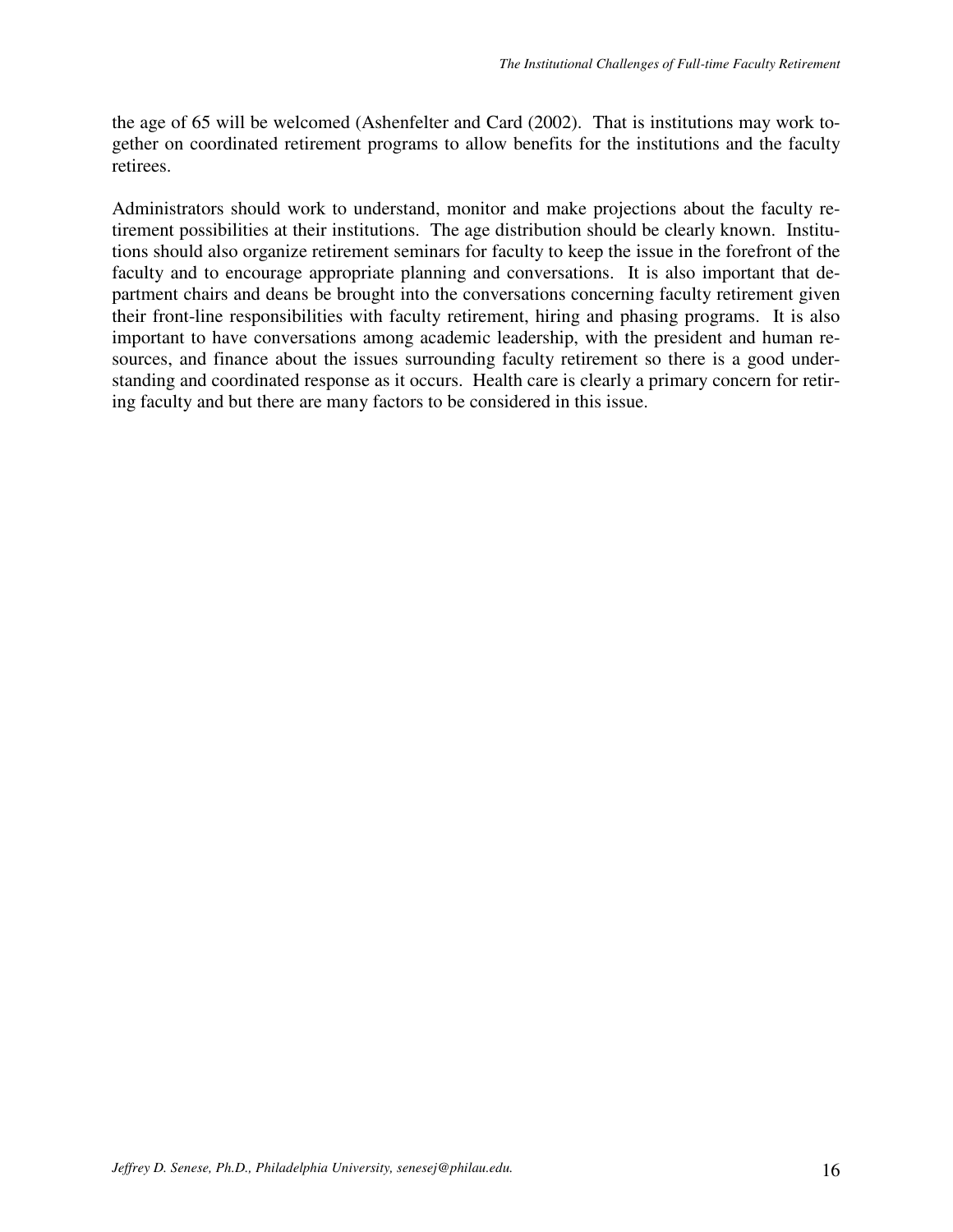## References

- Allen, D.R. (1993). The Faculty Perspective. In Julius, N.B. and Krauss (Eds.), The Aging Work Force; A Guide for Higher Education Administrators (pp. 191-202). Washington D.C.: College and University Personnel Association
- American Association of University Professors (AAUP (2003). Unequal Progress: The Annual Report on the Economic Status of the Profession 2002-2003. Academe 89(2): 22-33.
- Anderson, H., Burkhauser, R.V. and Quinn, J.F. (1986). Do Retirement Dreams Come True? The Effect of Unanticipated Events on Retirement Plans. Industrial and Labor Relations Review 39: 518-526.
- Ashenfelter, O. and Card, D. (2002). Did the Elimination of Mandatory Retirement Affect Faculty Retirement? American Economic Review, 92(4): 957-980.
- Bahrami, B. (2001). Factors Affecting Faculty Retirement Decisions. The Social Science Journal 38: 297-305.
- Bahrami, B. and Stockrahm, J.W. (2001). Analysis of Faculty Retirement Intention: Using a Proportional Odds Model. The Journal of Applied Business Research, 17(3): 55-60.
- Carnegie Foundation (1990). Early Faculty Retireees: Who, Why, and What Impact? The Carnegie Foundation for the Advancement of Teaching. Change, 22(4): 31-34.

Christian Science Monitor (2006). From Baby Boomers to Seniors, 98 (177): 18.

- Chronister, J.L. and Reed, K. (1994). Assessing the Effectiveness of Voluntary Retirement In centive Options for Faculty: A Case Study. CUPA Journal, 45(3): 29-33.
- Clark, R.L. and d'Ambrosio, M.B. (2005). Recruitment, Retention, and Retirement: Compensation and Employment Policies for Higher Education. Educational Gerontology, 31: 385:403.
- Clark, R.L. and Hammond, P.B. (1998). To Retire or Not? Examining Life After the End of Mandatory Retirement in Higher Education. Research Dialogues (Proceedings), No. 58, pp. 1016.
- Clark, R.L., Ghent, L.L. and Kreps, J. (2001). Faculty Retirement at Three North Carolina Universities. In Clark, R.L. and Hammond (Eds.), To Retire or Not? Retirement Policy and Practice in Higher Education (pp. 21-38). Philadelphia: University of Pennsylvania Press.
- Crawley, A.L. (1995). Senior Faculty renewal at Research Universities: Implications for Academic Policy Development. Innovation Higher Education, 20: 71-94.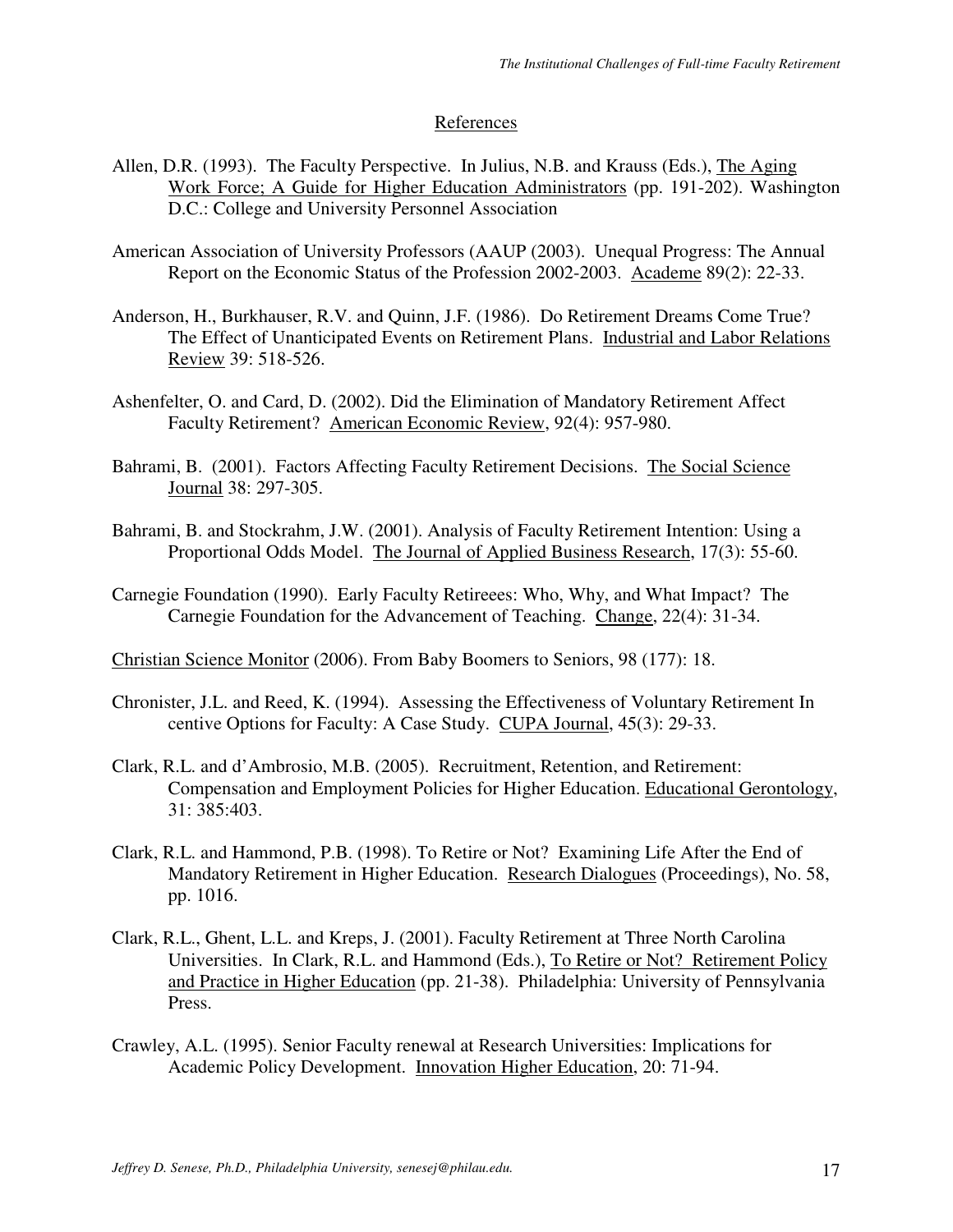- Dorfman, L.T. (2000). Still Working After Age 70: Older Professors in Academe. Educational Gerontology, 26: 695-713.
- Dorfman, L.T. (2002). Stayers and Leavers: Professors in an Era of No Mandatory Retirement. Educational Gerontology, 28: 15-33.
- Durbin, N.E., Gross, E. and Borgatta, E.F. (1984). The Decision to Leave Work: The Case of Retirement from an Academic Career. Research on Aging 6:572-592.
- Euster, G.L. (2004). Reflections Upon University Retirement: With Thanks and Apologies to James Joyce. Educational Gerontology, 30: 119-128.
- Graebner, W. (1980). A History of Retirement. New Haven: Yale University Press.
- Gustman, A.L. and Steinmeier, T.L. (1994). Employer-Provided Health Insurance and Retire ment Behavior. Industrial and Labor Relation Review 48(1): 124-139.
- Henretta, J.C., Chan, C.G. and O'Rand, A.M. (1992). Retirement Reasons Versus Retirement Process: Examining the Reasons for Retirement Typology. Journal of Gerontology: Social Sciences, 47:1-7.
- Holden, K.C. and Hansen, W.L. (1989). Retirement Behavior and Mandatory Retirement in Higher Education. In Holden, K.C. and Hansen, W.L. (Eds.). The End of Mandatory Retirement: Effects on Higher Education (pp. 33-49) San Francisco: Jossey-Bass.
- Kim, S. and Feldman, D.C. (1997). Healthy, Wealthy, or Wise: Predicting Actual Acceptances of Early Retirement Incentives at Three Points in Time. Academy of Management Proceedings, 66-70.
- Kimmel, D. C., Price, K.F., and Walker, J.W. (1978). Retirement Choice and Retirement Satisfaction. Journal of Gerontology, 33: 575-585.
- Leslie, D. W. and Janson, N. (2005). Easing the Exit: An Aging Professoriate Likes Options. Change November/December: 41-47.
- Lozier, G.G. and Dooris, M.J. (1991). Projecting Faculty Retirement: Factors Influencing Individual Decisions. American Economic Review, 81: 101-105.
- Monaghan, D.J. and Greene, V.L. (1987). Predictors of Early Retirement Among University Faculty. The Gerontologist 29: 46-52.
- Montgomery, S. (1989). Findings from the COFHE Studies. In Holden, K.C. and Hansen, W.L. (Eds.). The End of Mandatory Retirement: Effects on Higher Education, New Directions for Higher Education No. 65: 51-62.

Morrell, I.R. (1993). Retirement Incentives Plans. National Association of College and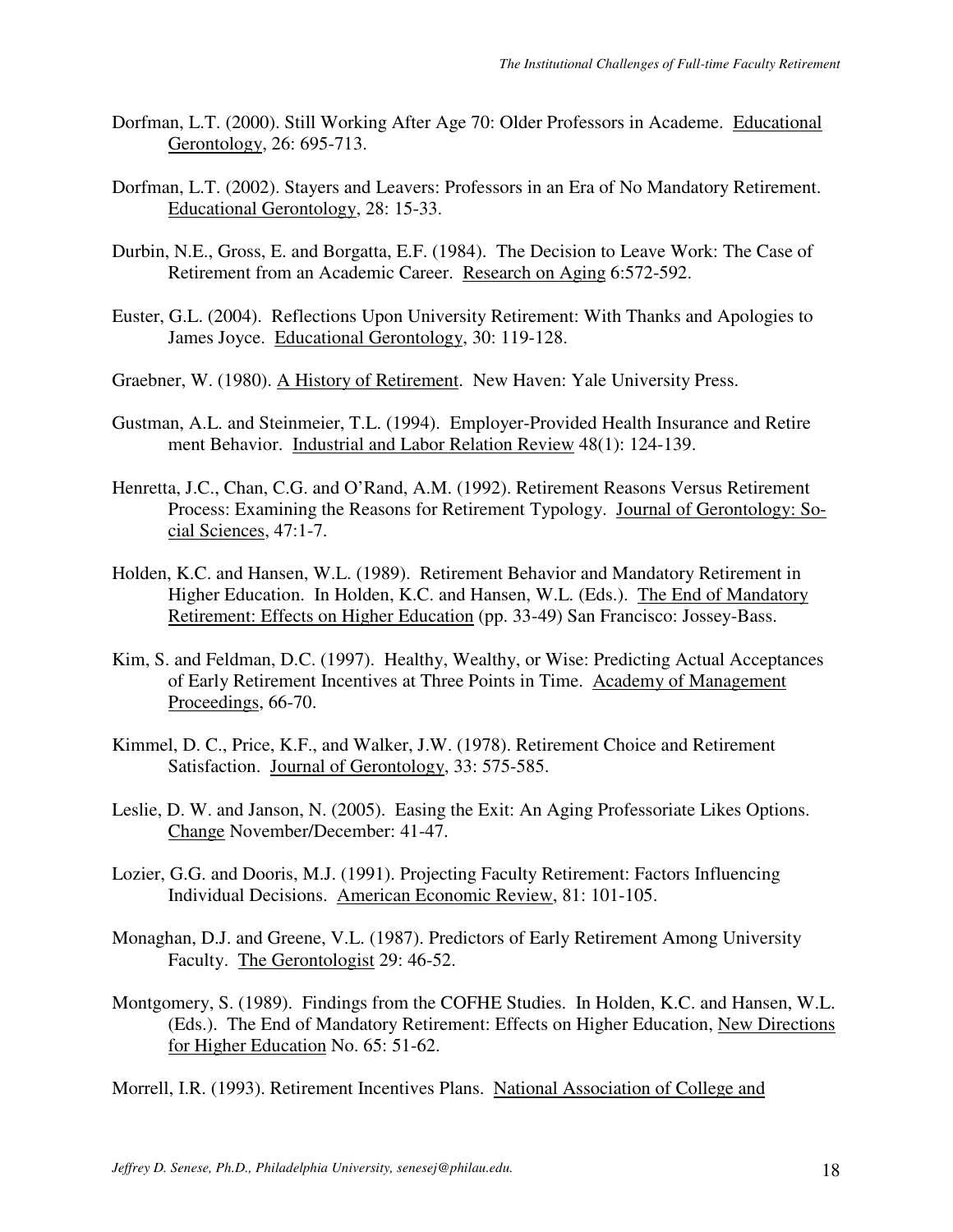University Business Officers 27(1): 39-43.

Over, R. (1989). Age and Scholarly Impact. Psychology and Aging, 4: 222-225.

- Parnes, H.S. and Sommers, D.G. (1994). Shunning Retirement: Work Experience of Men in Their Seventies and Eighties. Journal of Gerontology: Social Sciences, 49: 117-124.
- Peterson, L.M. (2003). Half-Full or Half-Empty? How Institutional Cooperation Could Turn a Wave of Faculty Retirements into an Opportunity. The Journal of the New England Board of Higher Education: Connection, Spring: 24-25.
- Piper, F. (2001). Early-retirement Offers to Faculty Members Are Common. Chronicle of Higher Education, 47(48).
- Shelley, S. (1998). Changing Values? Early Retirement and the New Universities. Journal of Further and Higher Education, 22(3): 343-351.
- Smith, S.P. (1991). Ending Mandatory Retirement in the Arts and Sciences. The American Economic Review 81(2): 106-110.
- Sugar, J.A., Pruitt, K., Anstee, J.L. and Harris, S.G. (2005). Academic Administrators and Faculty Retirement in a New Era. Educational Gerontology, 31: 405-418.
- Tizard, B. (2004). Support for Retired Academic Staff: University Policies and Practices. Oxford Review of Education, 30(2): 257-263.
- Tizard, B. and Owen, C. (2001). Activities and Attitudes of Retired University Staff. Oxford Review of Education, 27(2): 253-270.
- Toossi, M. (2004). Labor Force Projections to 2012: The Graying of the U.S. Workforce. Monthly Labor Review, 127(2): 37-57.
- Yakoboski, P. (2005). Trends and Issues: Findings from the Retirement Confidence Survey of College and University Faculty. TIAA-CREF Institute. www.tiaa-crefinstitute.org.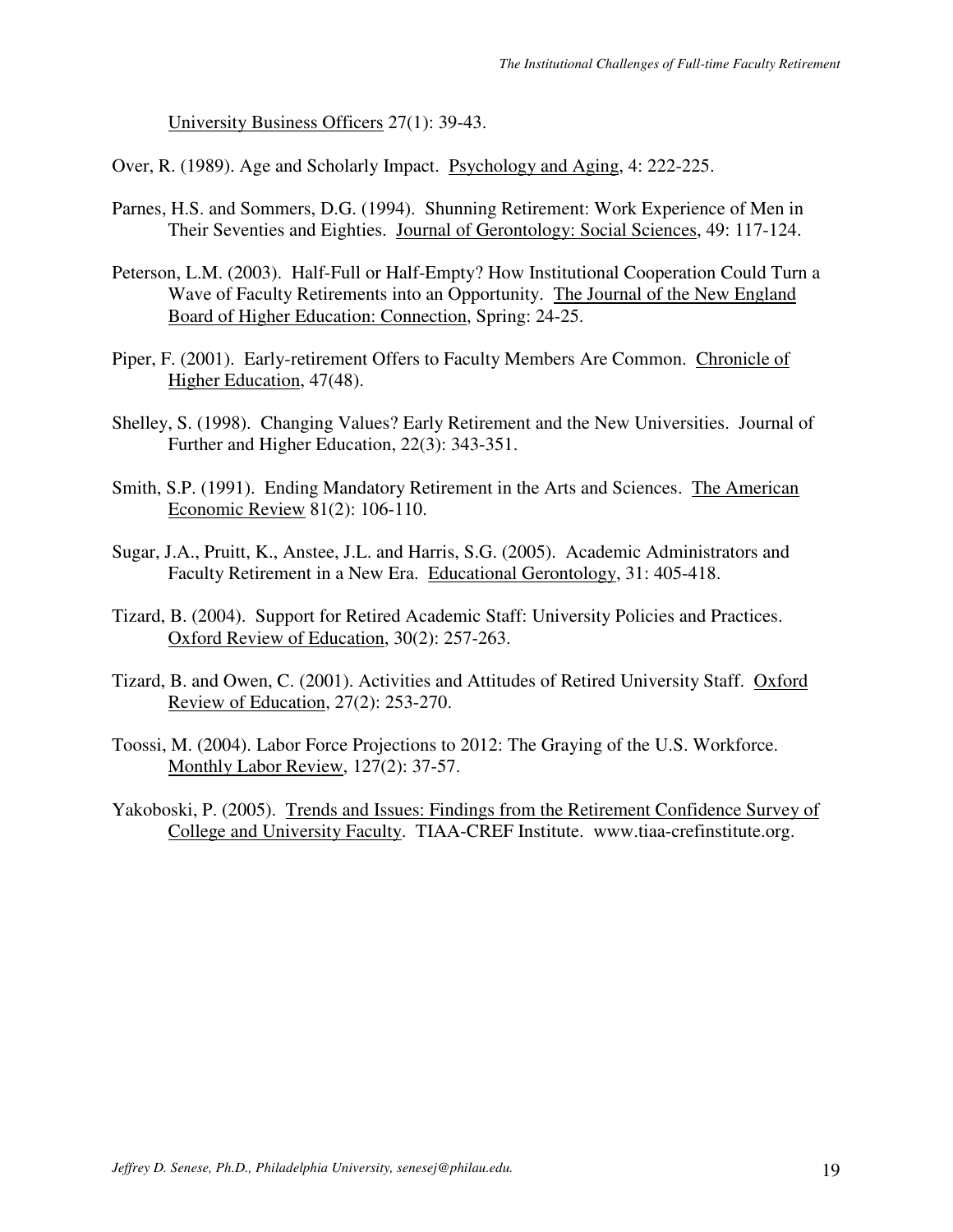

Adapted from Yakoboski, P. (2005). Trends and Issues: Findings from the Retirement Confidence Survey of College and University Faculty, TIAA-CREF Institute, www.tiaacrefinstitute.org.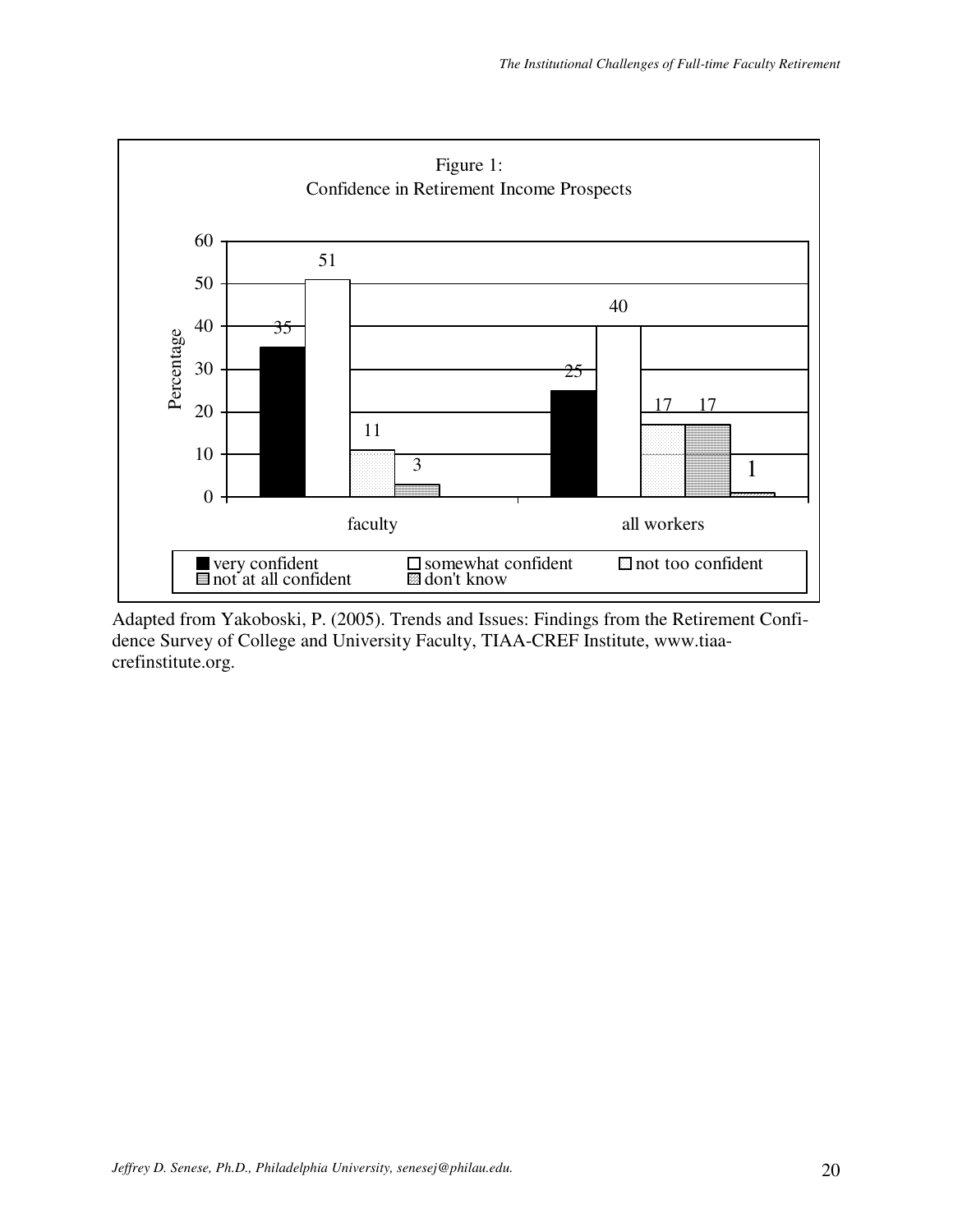

Adapted from the U.S. Department of Education, National Center for Educational Statistics, National Study of Postsecondary Faculty, 1988; U.S. Department of Education, National Center for Education Statistics, 2001.